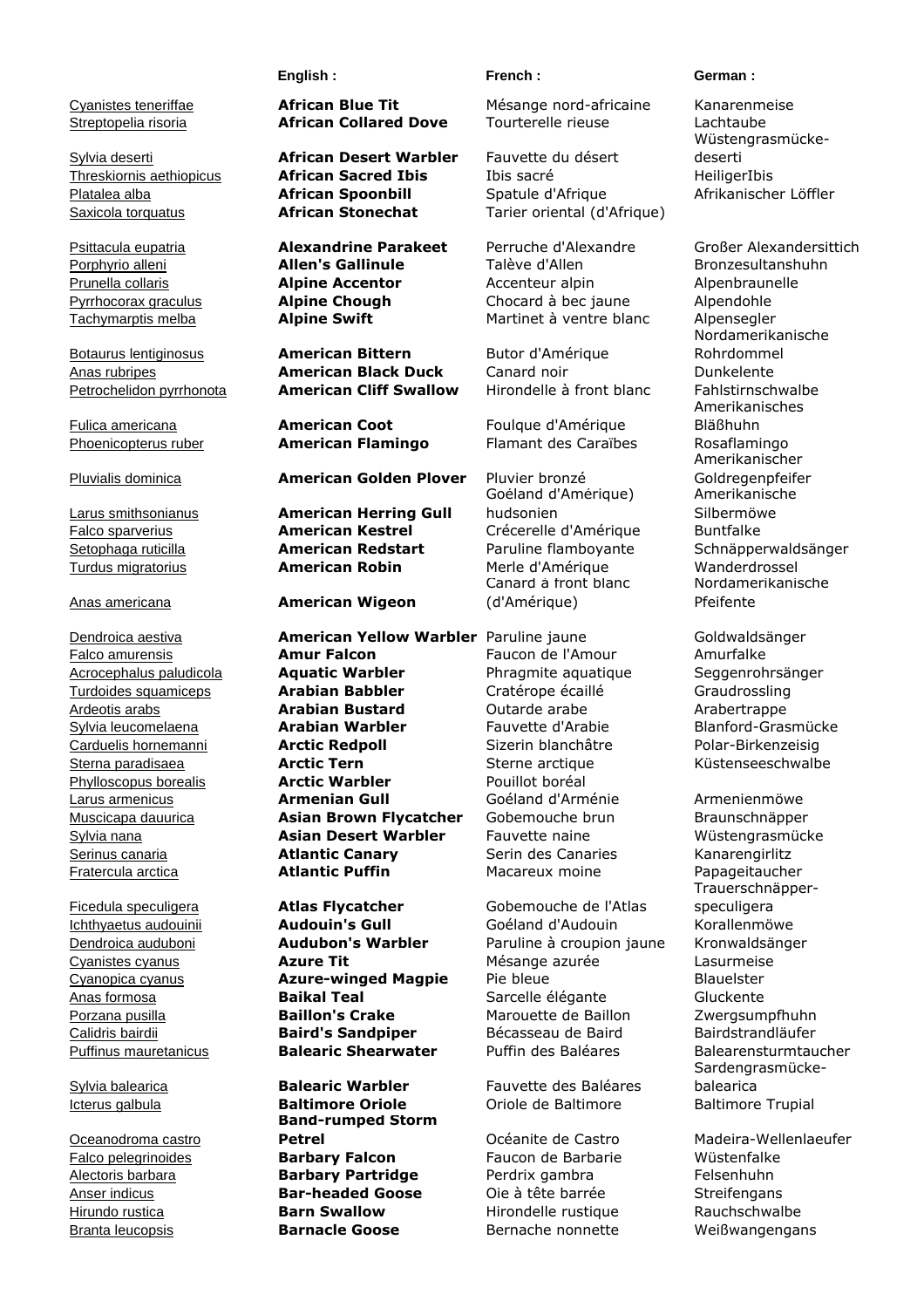Megaceryle alcyon **Belted Kingfisher** Martin-pêcheur d'Amérique Gürtelfischer Anthus berthelotii **Berthelot's Pipit** Pipit de Berthelot Kanarenpieper Melanocorypha bimaculata **Bimaculated Lark** Alouette monticole Bergkalanderlerche **Francolinus francolinus Black Francolin Francolin noir Halsbandfrankolin** Lyrurus tetrix **Black Grouse** Tétras lyre Birkhuhn Cepphus grylle **Black Guillemot** Guillemot à miroir Gryllteiste **Milvus migrans Community Communist Communist Communist Communist Communist Communist Communist Communist Communist Communist Communist Communist Communist Communist Communist Communist Communist Communist Communist Commun** Melanocorypha yeltoniensis **Black Lark** Alouette nègre Mohrenlerche Phoenicurus ochruros **Black Redstart** Rougequeue noir Hausrotschwanz

Dryocopus martius **Black Woodpecker** Pic noir Schwarzspecht

Nycticorax nycticorax

Eremopterix nigriceps

Melanitta americana **Black Scoter** Macreuse à bec jaune

Sylvia nisoria **Barred Warbler** Fauvette épervière Sperbergrasmücke Bucephala islandica **Barrow's Goldeneye** Garrot d'Islande Spatelente Limosa lapponica **Bar-tailed Godwit** Barge rousse Pfuhlschnepfe Ammomanes cinctura **Bar-tailed Lark** Ammomane élégante Sandlerche Acrocephalus griseldis **Basra Reed Warbler** Rousserolle d'Irak Basrarohrsänger Terathopius ecaudatus **Bateleur** Bateleur des savanes Gaukler Panurus biarmicus **Bearded Reedling** Panure à moustaches Bartmeise Gypaetus barbatus **Bearded Vulture** Gypaète barbu Bartgeier

Cercotrichas podobe **Black Scrub Robin** Agrobate podobé Rußheckensänger Ciconia nigra **Black Stork** Cigogne noire Schwarzstorch Cygnus atratus **Black Swan** Cygne noir **Schwarzschwan** Chlidonias niger **Black Tern** Guifette noire Trauerseeschwalbe Oenanthe leucura **Black Wheatear** Traquet rieur Trauerschmätzer

Mniotilta varia **Black-and-white Warbler** Paruline noir et blanc Kletterwaldsänger

Pterocles orientalis **Black-bellied Sandgrouse** Ganga unibande Sandflughuhn

Thalassarche melanophris **Black-browed Albatross** Albatros à sourcils noirs Mollymauk **Black-crowned Night Heron** Bihoreau gris Nachtreiher **Black-crowned Sparrow-Lark** Moinelette à front blanc Weißstirnlerche Tchagra senegalus **Black-crowned Tchagra** Tchagra à tête noire Senegaltschagra Oenanthe hispanica **Black-eared Wheatear** Traquet oreillard Mittelmeerschmätzer Emberiza spodocephala **Black-faced Bunting** Bruant masqué Maskenammer Emberiza melanocephala **Black-headed Bunting** Bruant mélanocéphale Kappenammer Chroicocephalus ridibundus **Black-headed Gull** Mouette rieuse Lachmöwe Ploceus melanocephalus **Black-headed Weaver** Tisserin à tête noire Schwarzkopfweber Rissa tridactyla **Black-legged Kittiwake** Mouette tridactyle Dreizehenmöwe Podiceps nigricollis **Black-necked Grebe** Grèbe à cou noir Schwarzhalstaucher Dendroica striata **Blackpoll Warbler** Paruline rayée Kappenwaldsänger Oenanthe melanura **Blackstart** Traquet à queue noire Grauschmätzer Limosa limosa **Black-tailed Godwit** Barge à queue noire Uferschnepfe

Prunella atrogularis **Black-throated Accentor** Accenteur à gorge noire Schwarzkehlbraunelle Gavia arctica **Black-throated Loon** Plongeon arctique Prachttaucher Turdus atrogularis **Black-throated Thrush** Grive à gorge noire Schwarzkehldrossel Elanus caeruleus **Black-winged Kite** Élanion blanc Gleitaar

Glareola nordmanni **Black-winged Pratincole** Glaréole à ailes noires Himantopus himantopus **Black-winged Stilt** Échasse blanche Stelzenläufer Fringilla teydea **Blue Chaffinch** Pinson bleu Teydefink Monticola solitarius **Blue Rock Thrush** Monticole bleu (M. bleu) Blaumerle

Merops persicus **Blue-cheeked Bee-eater** Guêpier de Perse Blauwangenspint Aratinga acuticaudata **Blue-crowned Parakeet** Conure à tête bleue Spitzschwanzsittich Luscinia svecica **Bluethroat** Gorgebleue à miroir Blaukehlchen Anas discors **Blue-winged Teal** Sarcelle à ailes bleues Blauflügelente Anthus godlewskii **Blyth's Pipit** Pipit de Godlewski Steppenpieper

Puffinus baroli **Barolo Shearwater** Puffin de Macaronésie Kleinsturmtaucher-baroli

Amerikanische **Trauerente** 

Coccyzus erythropthalmus **Black-billed Cuckoo** Coulicou à bec noir Schwarzschnabelkuckuck

Schwarzflügel-Brachschwalbe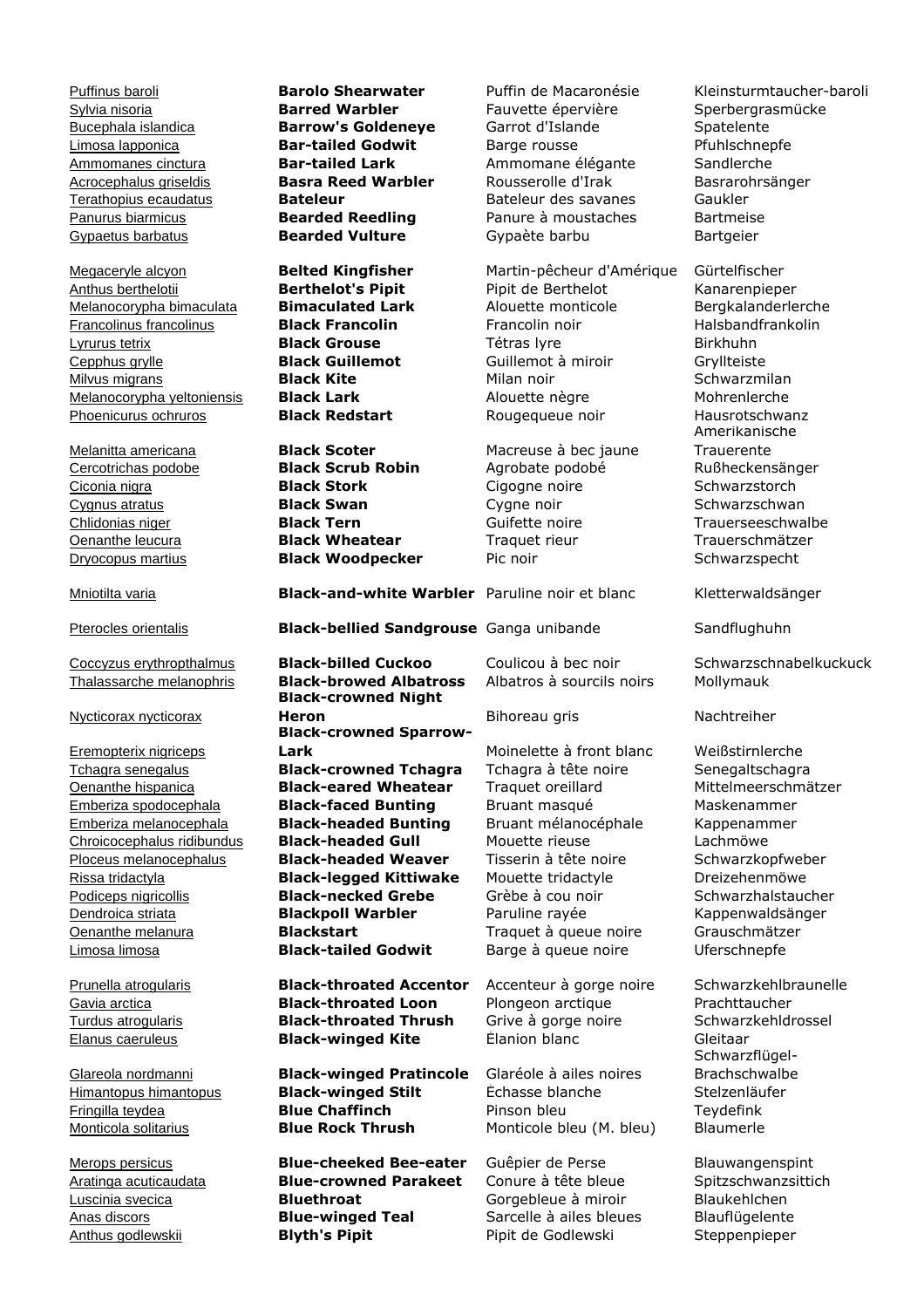Chroicocephalus philadelphia **Bonaparte's Gull** Mouette de Bonaparte Bonapartemöwe Aquila fasciata **Bonelli's Eagle** Aigle de Bonelli Habichtsadler Hieraaetus pennatus **Booted Eagle Aigle botté Aigle Booted Eagle** Aigle botté **Aigle Aigle Eagle** Aigle Booted Eagle Iduna caligata **Booted Warbler** Hypolaïs bottée Buschspötter

**Aegolius funereus**<br> **Boreal Owl**<br> **Brambling** 

Melanocorypha calandra **Calandra Lark** Alouette calandre Kalanderlerche Callipepla californica **California Quail** Colin de Californie Schopfwachtel Branta canadensis **Canada Goose** Bernache du Canada Kanadagans

Carpodacus rubicilla

Pterocles exustus Phoenicopterus chilensis **Chilean Flamingo** Flamant du Chili Chileflamingo **Chaetura pelagica Chimney Swift** Martinet ramoneur Schornsteinsegler Alectoris chukar **Chukar Partridge** Perdrix choukar Chukarhuhn Emberiza cirlus **Cirl Bunting** Bruant zizi Zaunammer Carduelis citrinella **Citril Finch** Venturon montagnard Zitronengirlitz Motacilla citreola **Citrine Wagtail** Bergeronnette citrine Zitronenstelze

Fringilla montifringilla **Brambling** Pinson du Nord Bergfink Branta bernicla **Brant Goose** Bernache cravant Ringelgans Onychoprion anaethetus **Bridled Tern** Sterne bridée Zügelseeschwalbe Limicola falcinellus **Broad-billed Sandpiper** Bécasseau falcinelle Sumpfläufer Sula leucogaster **Brown Booby** Fou brun **Weißbauchtölpel** Ketupa zeylonensis **Brown Fish Owl** Kétoupa brun Fischuhu Lanius cristatus **Brown Shrike** Pie-grièche brune Braunwürger Corvus ruficollis **Brown-necked Raven** Corbeau brun Wüstenrabe

Riparia paludicola **Brown-throated Martin** Hirondelle paludicole Braunkehluferschwalbe

Anthus rubescens **Buff-bellied Pipit**

Tryngites subruficollis **Buff-breasted Sandpiper**

Phylloscopus canariensis **Canary Islands Chiffchaff** Pouillot des Canaries

Aythya valisineria **Canvasback** Fuligule à dos blanc Riesentafelente Anas capensis **Cape Teal** Canard du Cap Fahlente Corvus corone **Carrion Crow** Corneille noire Rabenkrähe Larus cachinnans **Caspian Gull** Goéland pontique Weisskopfmöwe Charadrius asiaticus **Caspian Plover** Pluvier asiatique Wermutregenpfeifer Tetraogallus caspius **Caspian Snowcock** Tétraogalle de Perse Kaspikönigshuhn Hydroprogne caspia **Caspian Tern** Sterne caspienne Raubseeschwalbe Phylloscopus lorenzii **Caucasian Chiffchaff** Pouillot de Lorenz Gergzilpzalp-lorenzii **Caucasian Great Rosefinch** Roselin tacheté Lyrurus mlokosiewiczi **Caucasian Grouse** Tétras du Caucase Kaukasusbirkhuhn Tetraogallus caucasicus **Caucasian Snowcock** Tétraogalle du Caucase Kaukasuskönigshuhn

Bombycilla cedrorum **Cedar Waxwing Chestnut-bellied** 

Acrocephalus dumetorum **Blyth's Reed Warbler** Rousserolle des buissons Buschrohrsänger Dolichonyx oryzivorus **Bobolink** Goglu des prés Bobolink Bombycilla garrulus **Bohemian Waxwing** Jaseur boréal Seidenschwanz Columba bollii **Bolle's Pigeon** Pigeon de Bolle Bolles Lorbeertaube

> Chouette de Tengmalm (Nyctale) Rauhfusskauz

Pipit farlousane (d'Amérique) Pazifikpieper Bécasseau rousset (roussâtre) Grasläufer

Bucephala albeola **Bufflehead** Garrot albéole (Petit garot) Büffelkopfente Bulweria bulwerii **Bulwer's Petrel** Pétrel de Bulwer Bulwersturmvogel

Branta hutchinsii **Cackling Goose** Bernache de Hutchins

Saxicola dacotiae **Canary Islands Stonechat** Tarier des Canaries Kanarenschmätzer

Jaseur des cèdres (d'Amérique) Zedernseidenschwanz Cettia cetti **Cetti's Warbler** Bouscarle de Cetti Seidensänger Emberiza rutila **Chestnut Bunting** Bruant roux Rötelammer Lonchura malacca **Chestnut Munia** Capucin à dos marron Schwarzbauchnonne

**Sandgrouse Ganga à ventre brun** BraunbauchFlughuhn Emberiza cineracea **Cinereous Bunting** Bruant cendré Türkenammer Aegypius monachus **Cinereous Vulture** Vautour moine Mönchsgeier Anas cyanoptera **Cinnamon Teal** Sarcelle cannelle Zimtente

Hutschins Zwergkanadagans Kanarenzilpzalpcanariensis

Acrocephalus stentoreus **Clamorous Reed Warbler** Rousserolle stentor Stern-Rohrsänger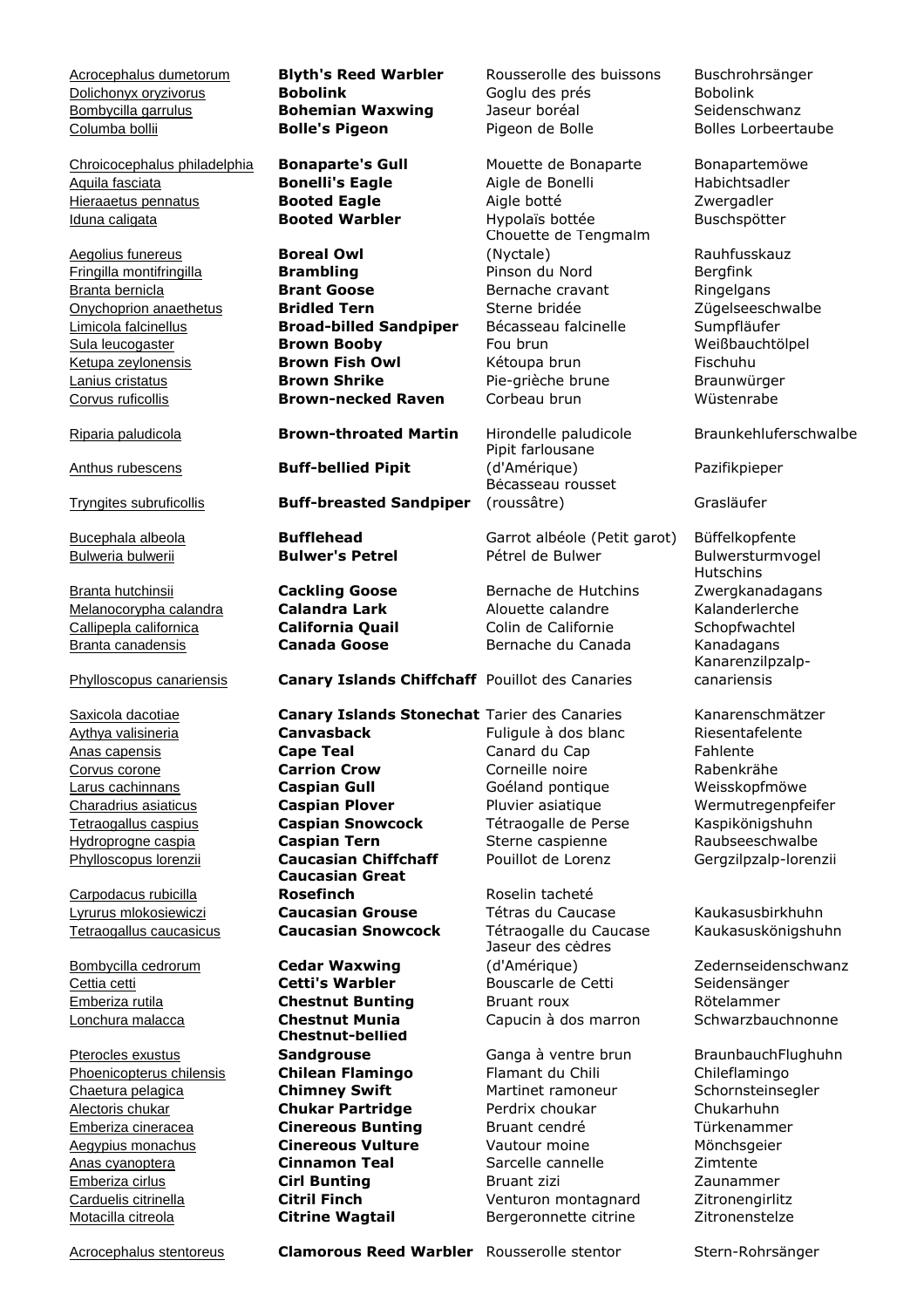Locustella naevia

Periparus ater **Coal Tit** Mésange noire Tannenmeise

Turnix sylvaticus **Common Buttonquail** Buteo buteo **Common Buzzard** Buse variable Mäusebussard Fringilla coelebs **Common Chaffinch** Pinson des arbres Buchfink Phylloscopus collybita **Common Chiffchaff** Pouillot véloce **Zilpzalp** Grus grus **Common Crane** Grue cendrée Kranich Cuculus canorus **Common Cuckoo** Coucou gris Kuckuck Somateria mollissima **Common Eider** Eider à duvet Eiderente Regulus ignicapilla **Common Firecrest** Roitelet à triple bandeau Sommergoldhähnchen Bucephala clangula **Common Goldeneye** Garrot à oeil d'or Schellente **Common Grasshopper**  Warbler **Marbler** Locustelle tachetée Feldschwirl Tringa nebularia **Common Greenshank** Chevalier aboyeur Grünschenkel Delichon urbicum **Common House Martin** Hirondelle de fenêtre Mehlschwalbe Falco tinnunculus **Common Kestrel** Faucon crécerelle Turmfalke Alcedo atthis **Common Kingfisher** Martin-pêcheur d'Europe Eisvogel Carduelis cannabina **Common Linnet** Linotte mélodieuse Bluthänfling

Uria aalge **Common Murre**

Emberiza schoeniclus **Common Reed Bunting** Bruant des roseaux Rohrammer Charadrius hiaticula **Common Ringed Plover** Grand Gravelot Sandregenpfeifer Carpodacus erythrinus **Common Rosefinch** Roselin cramoisi Karmingimpel Actitis hypoleucos **Common Sandpiper** Chevalier guignette Flussuferläufer Melanitta nigra **Common Scoter** Macreuse noire Trauerente Tadorna tadorna **Common Shelduck** Tadorne de Belon Brandgans Gallinago gallinago **Common Snipe** Bécassine des marais Bekassine-gallinago Sturnus vulgaris **Common Starling** Étourneau sansonnet Star Apus apus **Common Swift** Martinet noir Mauersegler Sterna hirundo **Common Tern** Sterne pierregarin Fluss-seeschwalbe Estrilda astrild **Common Waxbill** Astrild ondulé Wellenastrild Sylvia communis **Common Whitethroat** Fauvette grisette Dorngrasmücke Columba palumbus **Common Wood Pigeon** Pigeon ramier Ringeltaube Geothlypis trichas **Common Yellowthroat** Paruline masquée Weidengelbkehlchen Emberiza calandra **Corn Bunting** Bruant proyer Grauammer Crex crex **Corn Crake** Râle des genêts Wachtelkönig

Sitta whiteheadi **Corsican Nuthatch** Sittelle corse Korsenkleiber

Calonectris diomedea **Cory's Shearwater** Puffin cendré Dromas ardeola **Crab-plover** Drome ardéole Reiherläufer Cursorius cursor **Cream-colored Courser** Courvite isabelle Rennvogel

Pernis ptilorhynchus **Crested Honey Buzzard** Bondrée orientale Schopfwespenbussard Galerida cristata **Crested Lark** Cochevis huppé Haubenlerche Emberiza caesia **Cretzschmar's Bunting** Bruant cendrillard Grauortolan

Ficedula albicollis **Collared Flycatcher** Gobemouche à collier Halsbandschnäpper

Turdus merula **Common Blackbird** Merle noir Amsel Pycnonotus barbatus **Common Bulbul** Bulbul des jardins Graubülbül Turnix mugissant (d'Andalousie) Laufhühnchen

Mergus merganser **Common Merganser** Harle bièvre (Grand Harle) Gänsesäger Gallinula chloropus **Common Moorhen** Gallinule poule-d'eau Teichhuhn Guillemot de Troïl (G. marmette) Trottellumme Acridotheres tristis **Common Myna** Martin triste Martin triste Hirtenmaina Chordeiles minor **Common Nighthawk** Engoulevent d'Amérique Falkennachtschwalbe Luscinia megarhynchos **Common Nightingale** Rossignol philomèle Nachtigall Phasianus colchicus **Common Pheasant** Faisan de Colchide Fasan Columba livia **Common Pigeon** Pigeon biset Felsentaube Aythya ferina **Common Pochard** Fuligule milouin Tafelente Coturnix coturnix **Common Quail** Caille des blés Wachtel Carduelis flammea **Common Redpoll** Sizerin flammé Birkenzeisig Tringa totanus **Common Redshank** Chevalier gambette Rotschenkel

Phoenicurus phoenicurus **Common Redstart** Rougequeue à front blanc Gartenrotschwanz

Glareola pratincola **Collared Pratincole** Glaréole à collier Rotflügel-Brachschwalbe

Carduelis corsicana **Corsican Finch** Venturon corse Korsischer Zitronengirlitz Gelbschnabelsturmtauch er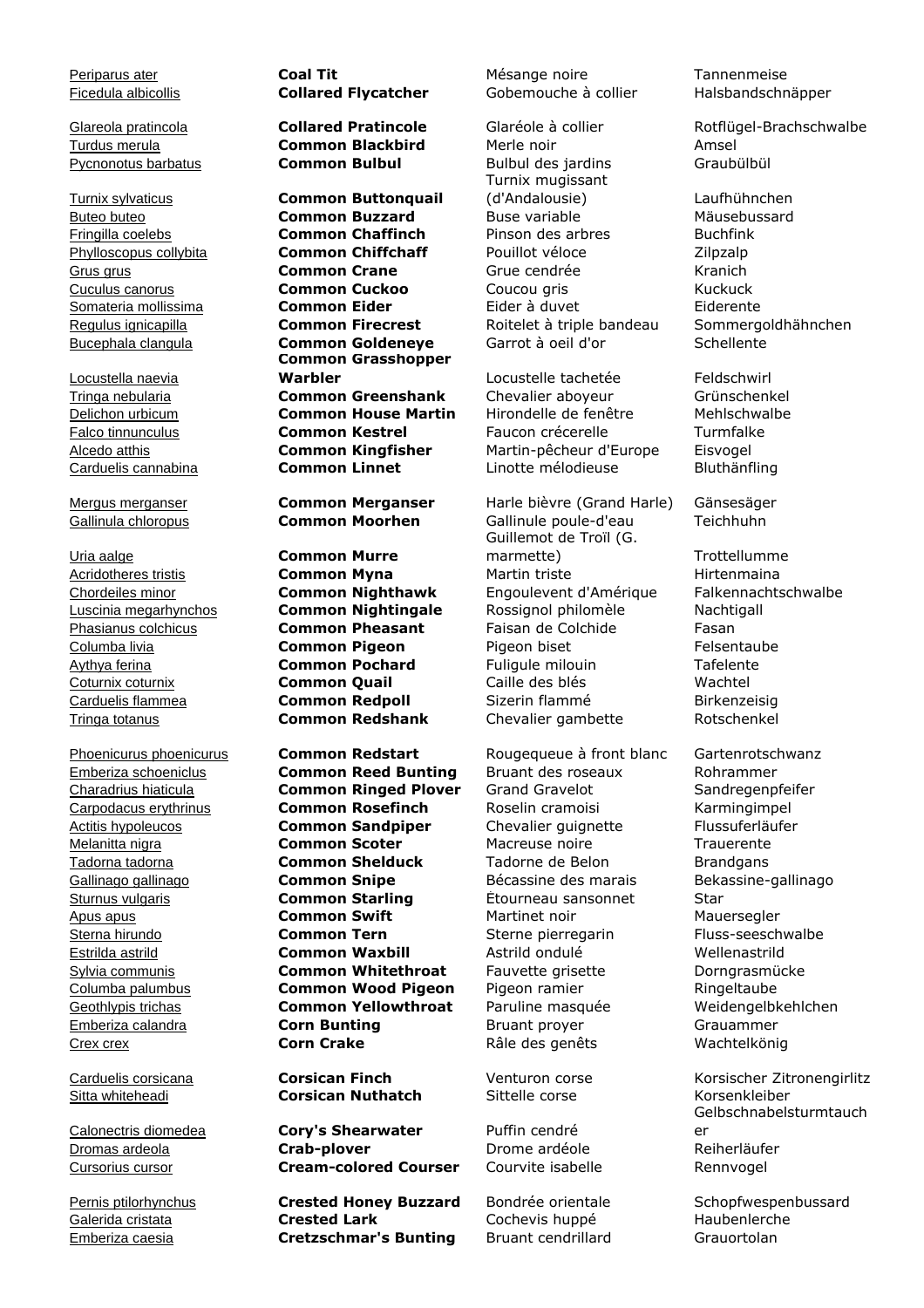Pterocles coronatus **Crowned Sandgrouse** Ganga couronné Kronenflughuhn Calidris ferruginea **Curlew Sandpiper** Bécasseau cocorli Sichelstrandläufer Sylvia melanothorax **Cyprus Warbler** Fauvette de Chypre Schuppengrasmücke Oenanthe cypriaca **Cyprus Wheatear** Traquet de Chypre Zypernschmätzer Pelecanus crispus **Dalmatian Pelican** Pélican frisé Krauskopfpelikan Melierax metabates **Dark Chanting Goshawk** Autour sombre Graubürzel-Singhabicht Junco hyemalis **Dark-eyed Junco** Junco ardoisé Junko Sylvia undata **Dartford Warbler** Fauvette pitchou Provencegrasmücke Coloeus dauuricus **Daurian Jackdaw** Choucas de Daourie Elsterdohle Passer moabiticus **Dead Sea Sparrow** Moineau de la mer Morte Moabsperling Grus virgo **Demoiselle Crane** Grue demoiselle Jungfernkranich Rhodospiza obsoleta **Desert Finch** Roselin de Lichtenstein Weißflügelgimpel Ammomanes deserti **Desert Lark** Ammomane isabelline Steinlerche Passer simplex **Desert Sparrow** Moineau blanc Wüstensperling Oenanthe deserti **Desert Wheatear** Traquet du désert Wüstenschmätzer Francolinus bicalcaratus **Double-spurred Francolin** Francolin à double éperon Doppelspornfrankolin Calidris alpina **Dunlin** Bécasseau variable Alpenstrandläufer Prunella modularis **Dunnock Dunnock** Accenteur mouchet Heckenbraunelle Eremalauda dunni **Dunn's Lark** Alouette de Dunn Einödlerche Chersophilus duponti **Dupont's Lark** Sirli de Dupont (S. de ricoti) Dupontlerche Turdus eunomus **Dusky Thrush** Grive à ailes rousses Rostflügeldrossel Phylloscopus fuscatus **Dusky Warbler** Pouillot brun Dunkellaubsänger Ixobrychus sturmii **Dwarf Bittern** Blongios de Sturm Graurückendommel Phylloscopus orientalis **Eastern Bonelli's Warbler** Pouillot oriental Berg-Laubsängerorientalis Phylloscopus coronatus **Eastern Crowned Warbler** Pouillot de Temminck Kronenlaubsänger Aquila heliaca **Eastern Imperial Eagle** Aigle impérial Kaiseradler Iduna pallida **Eastern Olivaceous Warbler Hypolaïs pâle Blaßspötter** Sylvia crassirostris **Eastern Orphean Warbler** Fauvette orphéane Orpheusgrasmückecrossirostris Sitta tephronota **Eastern Rock Nuthatch** Sittelle des rochers Klippenkleiber Alopochen aegyptiaca **Egyptian Goose** Ouette d'Égypte Nilgans Caprimulgus aegyptius **Egyptian Nightjar** Engoulevent du désert Pharaonenziegenmelker Pluvianus aegyptius **Egyptian Plover** Pluvian fluviatile Krokodilwächter<br>
Neophron percnopterus **Egyptian Vulture** Vautour percnoptère Schmutzgeier Neophron percnopterus **Egyptian Vulture** Vautour percnoptère Schmutzgeier Thalasseus elegans **Elegant Tern** Sterne élégante Schmuckseeschwalbe Falco eleonorae **Eleonora's Falcon** Faucon d'Éléonore Eleonorenfalke Chen canagica **Emperor Goose** Oie empereur Kaisergans Pternistis erckelii **Erckel's Francolin** Francolin d'Erckel Erckelfrankolin Botaurus stellaris **Eurasian Bittern** Butor étoilé **Rohrdommel** Sylvia atricapilla **Eurasian Blackcap** Fauvette à tête noire Mönchsgrasmücke Cyanistes caeruleus **Eurasian Blue Tit** Mésange bleue Blaumeise Pyrrhula pyrrhula **Eurasian Bullfinch** Bouvreuil pivoine Gimpel Streptopelia decaocto **Eurasian Collared Dove** Tourterelle turque Türkentaube Fulica atra **Eurasian Coot** Foulque macroule Blässhuhn Ptyonoprogne rupestris **Eurasian Crag Martin** Hirondelle de rochers Felsenschwalbe Rhodopechys sanguineus **Eurasian Crimsonwinged Finch** Roselin à ailes roses Rotflügel-Gimpel Numenius arquata **Eurasian Curlew** Courlis cendré Grosser Brachvogel Charadrius morinellus **Eurasian Dotterel** Pluvier guignard Mornellregenpfeifer Bubo bubo **Eurasian Eagle-Owl** Grand-duc d'Europe Uhu Oriolus oriolus **Eurasian Golden Oriole** Loriot d'Europe Pirol Falco subbuteo **Eurasian Hobby** Faucon hobereau Baumfalke Upupa epops **Eurasian Hoopoe** Huppe fasciée Wiedehopf Garrulus glandarius **Eurasian Jay** Geai des chênes Eichelhäher Pica pica **Eurasian Magpie** Pie bavarde Elster Sitta europaea **Eurasian Nuthatch** Sittelle torchepot Kleiber Haematopus ostralegus **Eurasian Oystercatcher** Huîtrier pie Austernfischer Remiz pendulinus **Eurasian Penduline Tit** Rémiz penduline Beutelmeise Glaucidium passerinum **Eurasian Pygmy Owl** Chevêchette d'Europe Sperlingskauz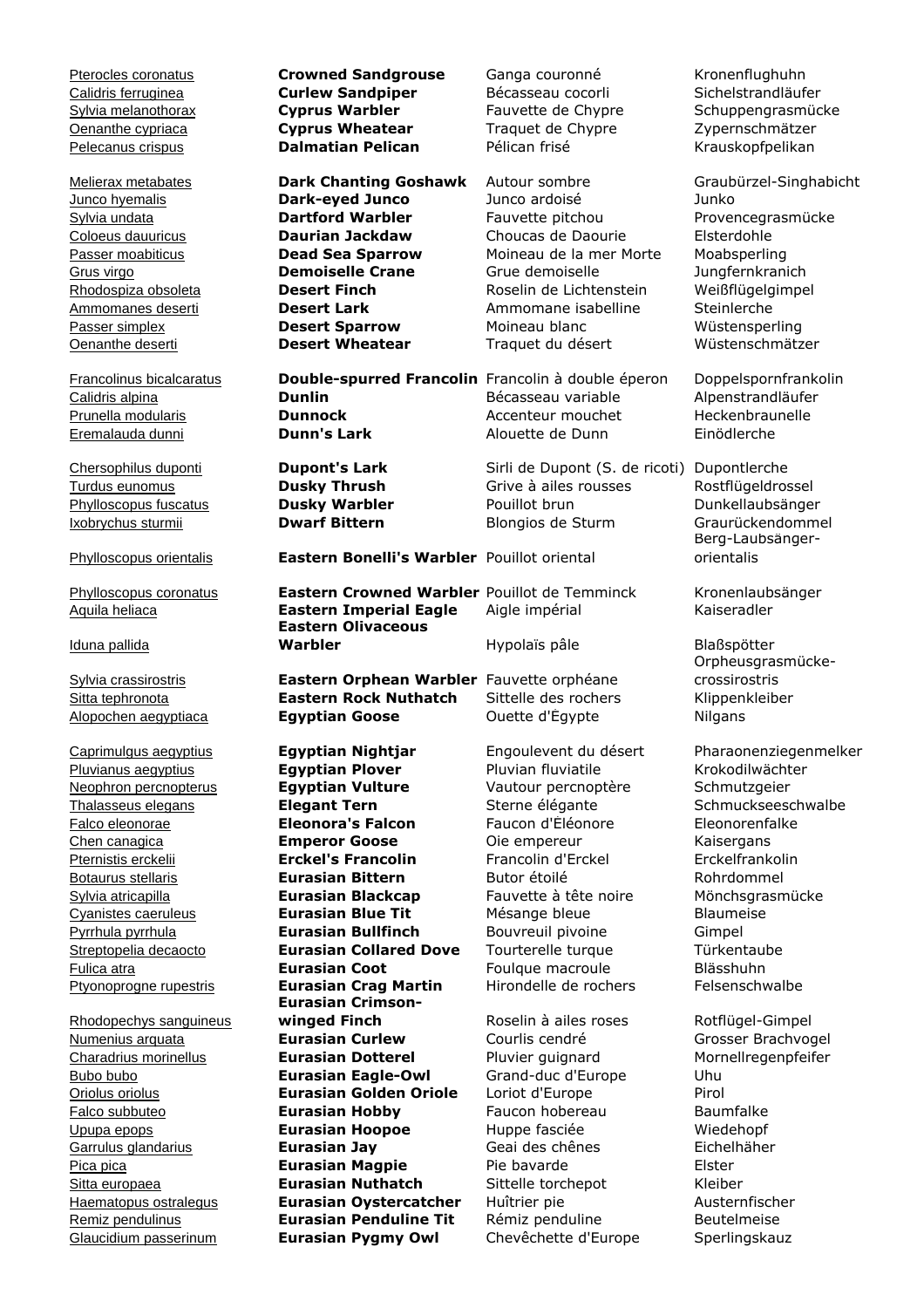Picoides tridactylus

Picus viridis

Plegadis falcinellus **Glossy Ibis** Ibis falcinelle Sichler

Anthus petrosus **Eurasian Rock Pipit** Pipit maritime Strandpieper Otus scops **Eurasian Scops Owl** Petit-duc scops Zwergohreule Carduelis spinus **Eurasian Siskin** Tarin des aulnes Erlenzeisig Alauda arvensis **Eurasian Skylark** Alouette des champs Feldlerche Accipiter nisus **Eurasian Sparrowhawk** Épervier d'Europe Sperber Platalea leucorodia **Eurasian Spoonbill** Spatule blanche Löffler Burhinus oedicnemus **Eurasian Stone-curlew** Oedicnème criard Triel Anas crecca **Eurasian Teal** Sarcelle d'hiver Krickente **Eurasian Three-toed Woodpecker** Pic tridactyle Preizehenspecht Passer montanus **Eurasian Tree Sparrow** Moineau friquet Feldsperling Certhia familiaris **Eurasian Treecreeper** Grimpereau des bois Waldbaumläufer Anas penelope **Eurasian Wigeon** Canard siffleur Pfeifente Scolopax rusticola **Eurasian Woodcock** Bécasse des bois Waldschnepfe Troglodytes troglodytes **Eurasian Wren** Troglodyte mignon Zaunkönig Jynx torquilla **Eurasian Wryneck** Torcol fourmilier Wendehals Merops apiaster **European Bee-eater** Guêpier d'Europe Bienenfresser Lophophanes cristatus **European Crested Tit** Mésange huppée Haubenmeise Pluvialis apricaria **European Golden Plover** Pluvier doré Goldregenpfeifer Carduelis carduelis **European Goldfinch** Chardonneret élégant Stieglitz **European Green Woodpecker** Pic vert Pric Vert Grünspecht Carduelis chloris **European Greenfinch** Verdier d'Europe Grünling Larus argentatus **European Herring Gull** Goéland argenté Silbermöwe

Pernis apivorus **European Honey Buzzard** Bondrée apivore Wespenbussard Caprimulgus europaeus **European Nightjar** Engoulevent d'Europe Ziegenmelker

Ficedula hypoleuca **European Pied Flycatcher** Gobemouche noir Trauerschnäpper Erithacus rubecula **European Robin** Rougegorge familier Rotkehlchen Coracias garrulus **European Roller** Rollier d'Europe Blauracke Serinus serinus **European Serin** Serin cini Girlitz Phalacrocorax aristotelis **European Shag** Cormoran huppé Krähenscharbe

Saxicola rubicola **European Stonechat** Tarier pâtre Hydrobates pelagicus **European Storm Petrel** Océanite tempête Sturmschwalbe Streptopelia turtur **European Turtle Dove** Tourterelle des bois Turteltaube<br>
Hesperiphona vespertina **Evening Grosbeak** Gros-bec errant Abendkernb Hesperiphona vespertina **Evening Grosbeak** Gros-bec errant Abendkernbeisser Turdus obscurus **Eyebrowed Thrush** Grive obscure (Merle) Weißbrauendrossel Anas falcata **Falcated Duck** Canard à faucilles Sichelente Corvus rhipidurus **Fan-tailed Raven** Corbeau à queue courte Borstenrabe

Aquila chrysaetos **Golden Eagle** Aigle royal Steinadler Chrysolophus pictus **Golden Pheasant** Faisan doré Goldfasan Ardea goliath **Goliath Heron** Héron goliath Goliathreiher Prinia gracilis **Graceful Prinia** Prinia gracile Streifenprinie

Acrocephalus scirpaceus **Eurasian Reed Warbler** Rousserolle effarvatte Teichrohrsänger

Aythya nyroca **Ferruginous Duck** Fuligule nyroca Moorente Turdus pilaris **Fieldfare** Grive litorne Wacholderdrossel Oenanthe finschii **Finsch's Wheatear** Traquet de Finsch Felsenschmätzer Agapornis fischeri **Fischer's Lovebird** Inséparable de Fischer Pfirsichköpfchen Apus pacificus **Fork-tailed Swift** Martinet de Sibérie Pazifiksegler Sterna forsteri **Forster's Tern** Sterne de Forster Forsterseeschwalbe Leucophaeus pipixcan **Franklin's Gull** Mouette de Franklin Präriemöwe Turdoides fulva **Fulvous Babbler** Cratérope fauve Akaziendrossling Anas strepera **Gadwall** Canard chipeau Schnatterente

Sylvia borin **Garden Warbler** Fauvette des jardins Gartengrasmücke Anas querquedula **Garganey** Sarcelle d'été Knäkente Larus hyperboreus **Glaucous Gull** Goéland bourgmestre Eismöwe

Schwarzkehlchenrubicola

Pterodroma feae **Fea's Petrel** Petrel perception Pétrel gongon Kapverden-Sturmvogel

Regulus regulus **Goldcrest** Roitelet huppé Wintergoldhähnchen

Larus marinus **Great Black-backed Gull** Goéland marin Mantelmöwe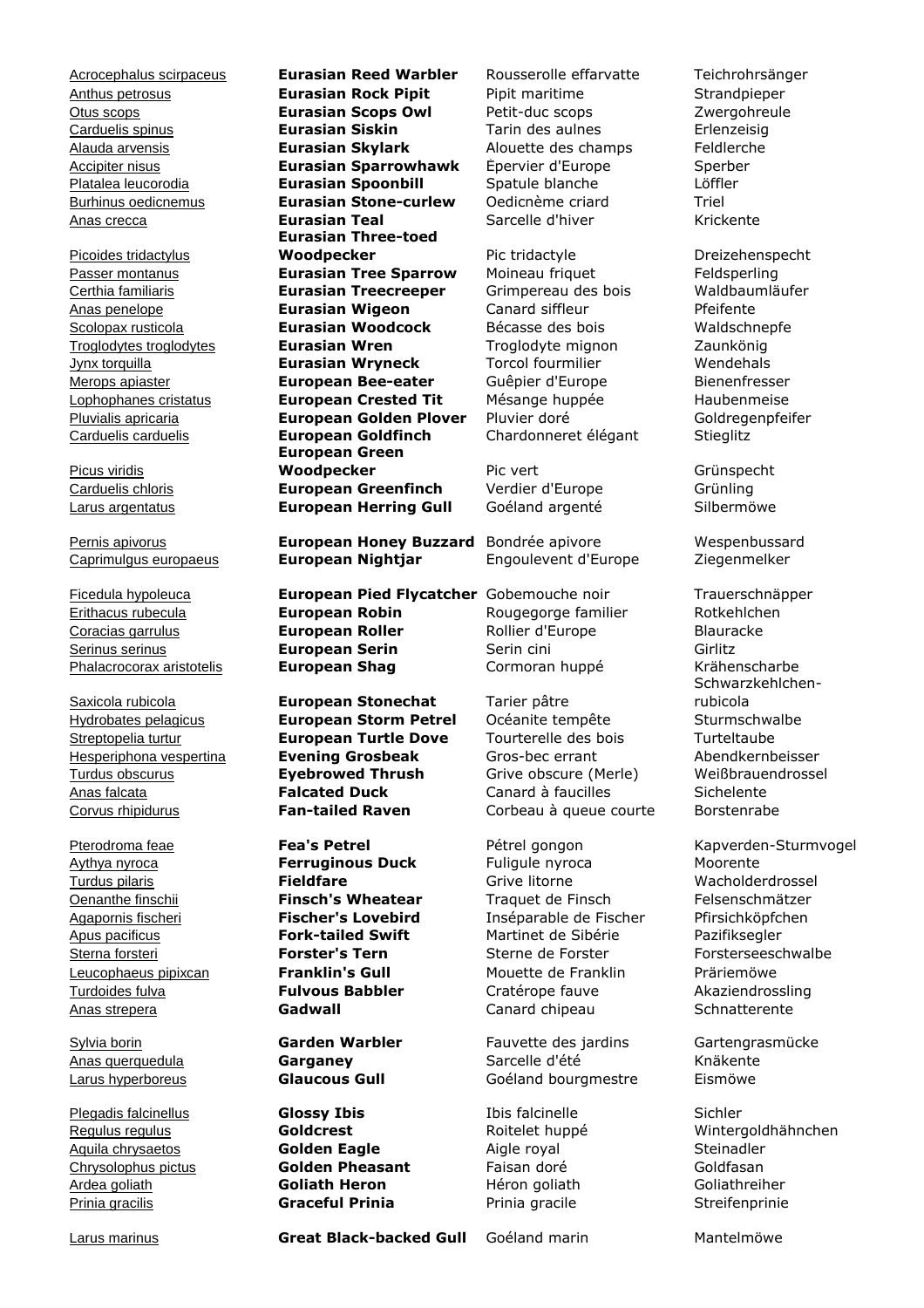Clamator glandarius **Great Spotted Cuckoo** Coucou geai Häherkuckuck

Dendrocopos major

### Anser albifrons

Phylloscopus trochiloides **Greenish Warbler** Pouillot verdâtre Grünlaubsänger

Anser anser **Greylag Goose** Oie cendrée Graugans Emberiza buchanani **Grey-necked Bunting** Bruant à cou gris Steinortolan Gyps fulvus **Griffon Vulture** Vautour fauve Gänsegeier Phoenicurus erythrogastrus **Güldenstädt's Redstart** Rougequeue de Güldenstädt Riesenrotschwanz Gelochelidon nilotica **Gull-billed Tern** Sterne hansel Lachseeschwalbe Falco rusticolus **Gyrfalcon** Faucon gerfaut Gerfalke

Coccothraustes coccothraustes **Hawfinch** Gros-bec casse-noyaux Kernbeisser Tetrastes bonasia **Hazel Grouse** Gélinotte des bois Haselhuhn Catharus guttatus **Hermit Thrush** Grive solitaire Einsiedlerdrossel Corvus cornix **Hooded Crow** Corneille mantelée Nebelkrähe Lophodytes cucullatus **Hooded Merganser** Harle couronné Kappensäger

**Great Spotted Woodpecker** Pic épeiche **Buntspecht** Parus major **Great Tit** Mésange charbonnière Kohlmeise Pelecanus onocrotalus **Great White Pelican** Pélican blanc Rosapelikan Phoenicopterus roseus **Greater Flamingo** Flamant rose Flamingo Alaemon alaudipes **Greater Hoopoe-Lark** Sirli du désert Wüstenläuferlerche

Rostratula benghalensis **Greater Painted Snipe** Rhynchée peinte

Calandrella brachydactyla **Greater Short-toed Lark** Alouette calandrelle Kurzzehenlerche Aquila clanga **Greater Spotted Eagle** Aigle criard Schelladler **Greater White-fronted Goose** Oie rieuse **Die Eläßgans** 

## Picus canus **Grey-headed Woodpecker** Pic cendré Grauspecht

**Helmeted Guineafowl** Pintade de Numidie and Helmperlhuhn

Otis tarda **Great Bustard** Outarde barbue Großtrappe Phalacrocorax carbo **Great Cormorant** Grand Cormoran Kormoran Podiceps cristatus **Great Crested Grebe** Grèbe huppé Haubentaucher Ardea alba **Great Egret** Grande Aigrette Silberreiher Strix nebulosa **Great Grey Owl** Chouette lapone Bartkauz Lanius excubitor **Great Grey Shrike** Pie-grièche grise Raubwürger Calidris tenuirostris **Great Knot** Bécasseau de l'Anadyr Großer Knutt

Gavia immer **Great Northern Loon** Plongeon imbrin (pl. huard) Eistaucher Acrocephalus arundinaceus **Great Reed Warbler** Rousserolle turdoïde Drosselrohrsänger Puffinus gravis **Great Shearwater** Puffin majeur Großer Sturmtaucher Stercorarius skua **Great Skua** Grand Labbe Skua Gallinago media **Great Snipe Great Snipe** Bécassine double **Doppelschnepfe** 

Charadrius leschenaultii **Greater Sand Plover** Gravelot de Leschenault Wüstenregenpfeifer Aythya marila **Greater Scaup** Fuligule milouinan Bergente

Tringa melanoleuca **Greater Yellowlegs** Chevalier criard (Grand ch.) Großer Gelbschenkel Merops orientalis **Green Bee-eater** Guêpier d'Orient Smaragdspint

Butorides virescens **Green Heron** Héron vert Grünreiher Tringa ochropus **Green Sandpiper** Chevalier cul-blanc Waldwasserläufer

Dumetella carolinensis **Grey Catbird** Moqueur chat Katzendrossel Ardea cinerea **Grey Heron** Héron cendré Graureiher Perdix perdix **Grey Partridge** Perdrix grise Rebhuhn Pluvialis squatarola **Grey Plover** Pluvier argenté Kiebitzregenpfeifer

Motacilla cinerea **Grey Wagtail** Bergeronnette des ruisseaux Gebirgsstelze Catharus minimus **Grey-cheeked Thrush** Grive à joues grises Grauwangendrossel Poecile cinctus **Grey-headed Chickadee** Mésange lapone Lapplandmeise

Chroicocephalus cirrocephalus **Grey-hooded Gull** Mouette à tête grise Graukopfmöwe Histrionicus histrionicus **Harlequin Duck** Arlequin plongeur Kragenente

Goldschnepfebenghalensis

Phylloscopus nitidus **Green Warbler** Pouillot du Caucase Wacholder-Laubsänger

Anas carolinensis **Green-winged Teal** Sarcelle à ailes vertes Amerikanische Krickente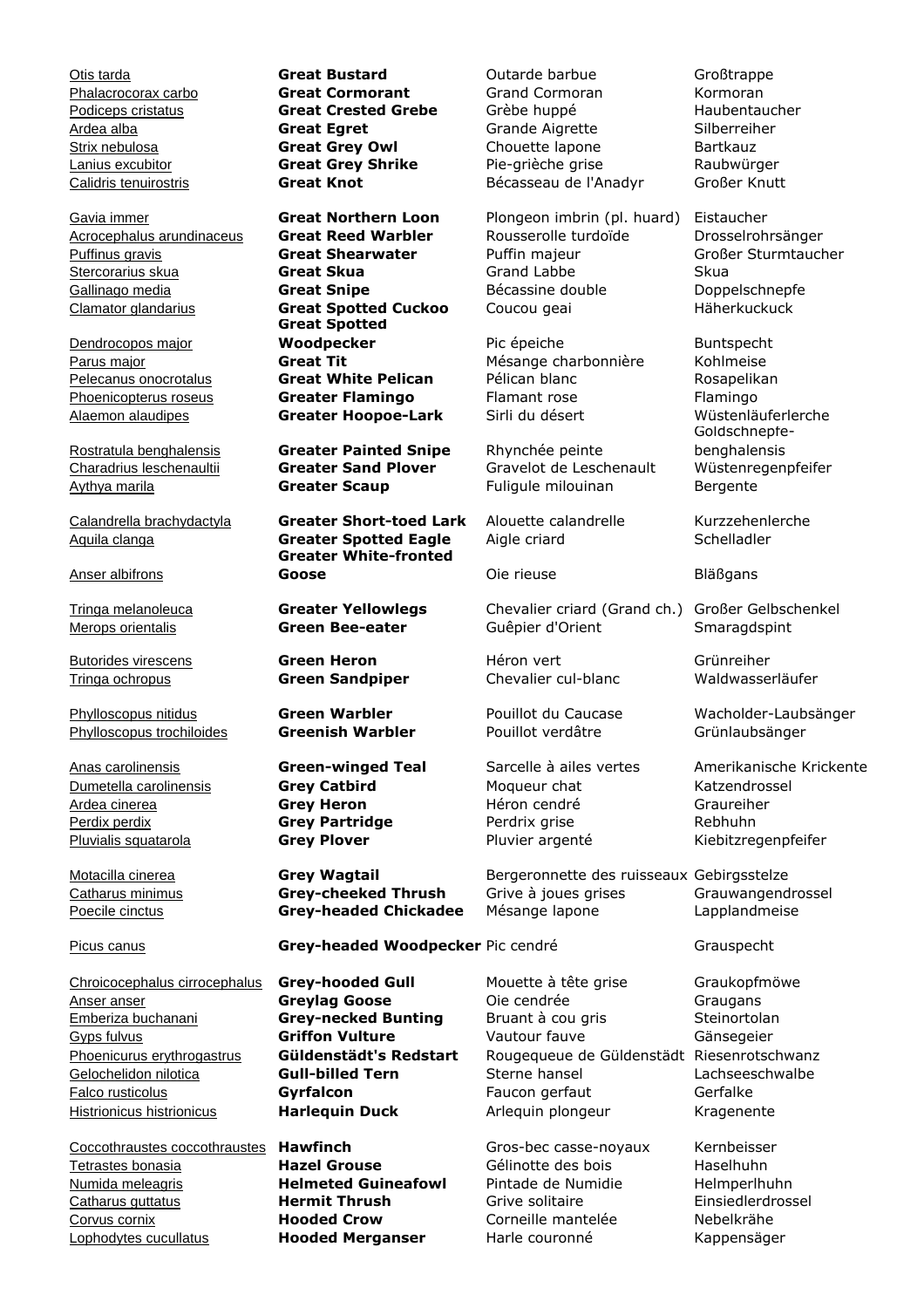Larus glaucoides **Iceland Gull** Egretta (casmerodius) Lymnocryptes minimus **Jack Snipe** Bécassine sourde Zwergschnepfe Sitta ledanti **Kabylie Nuthatch** Sitelle kabyle

Somateria spectabilis **King Eider King Eider** Eider à tête grise Prachteiderente Charadrius pecuarius **Kittlitz's Plover** Gravelot pâtre Hirtenregenpfeifer Sitta krueperi **Krüper's Nuthatch** Sittelle de Krüper Türkenkleiber **Oenanthe xanthoprymna Kurdistan Wheatear** Traquet kurde Rostbürzelschmätzer

Aythya affinis **Lesser Scaup**

Dendrocopos minor

Anser erythropus

Turdoides altirostris **Iraq Babbler Cratérope d'Irak Rieddrossling** Lanius isabellinus **Isabelline Shrike** Pie-grièche isabelle Isabellenwuerger Oenanthe isabellina **Isabelline Wheatear** Traquet isabelle Isabellschmätzer Passer italiae **Italian Sparrow** Moineau cisalpin Italiensperling Pagophila eburnea **Ivory Gull** Mouette blanche Elfenbeinmöwe

Charadrius vociferus **Killdeer** Gravelot kildir

Chrysolophus amherstiae **Lady Amherst's Pheasant** Faisan de Lady Amherst Diamantfasan Locustella lanceolata **Lanceolated Warbler** Locustelle lancéolée Strichelschwirl Falco biarmicus **Lanner Falcon** Faucon lanier Lannerfalke

Larus fuscus **Lesser Black-backed Gull** Goéland brun Heringsmöwe Thalasseus bengalensis **Lesser Crested Tern** Sterne voyageuse Rüppellseeschwalbe Phoeniconaias minor **Lesser Flamingo** Flamant nain Zwergflamingo

Aquila pomarina **Lesser Spotted Eagle** Aigle pomarin Schreiadler **Lesser Spotted Woodpecker** Pic épeichette Kleinspecht **Lesser White-fronted Goose** Coie naine Coienaine Coies and The Supergans<br> **Lesser Whitethroat** Coie Fauvette babillarde Coienaine Chapperara Sylvia curruca **Lesser Whitethroat** Fauvette babillarde Klappergrasmücke Tringa flavipes **Lesser Yellowlegs** (Petit ch.) Kleiner Gelbschenkel

Oenanthe monacha **Hooded Wheatear** Traquet à capuchon Kappenschmätzer Podiceps auritus **Horned Grebe** Grèbe esclavon Ohrentaucher Eremophila alpestris **Horned Lark** Alouette haussecol Ohrenlerche Chlamydotis undulata **Houbara Bustard** Outarde houbara Große Kragentrappe Emberiza sahari **House Bunting** Bruant du Sahara Hausammer-sahari Corvus splendens **House Crow** Corbeau familier Glanzkrähe Passer domesticus **House Sparrow** Moineau domestique Haussperling Limosa haemastica **Hudsonian Godwit** Barge hudsonienne Hudsonschnepfe

Strix butleri **Hume's Owl** Chouette de Butler Fahlkauz Hypocolius ampelinus **Hypocolius** Hypocolius gris Seidenwürger Phylloscopus ibericus **Iberian Chiffchaff** Pouillot ibérique **Iberienzilpzalp** Goéland à ailes blanches (arctique) Polarmöwe Hippolais icterina **Icterine Warbler** Hypolaïs ictérine Gelbspötter Euodice malabarica **Indian Silverbill** Capucin bec-de-plomb Malabarfasänchen Passerina cyanea **Indigo Bunting** Passerin indigo Indigofink

intermedia **Intermediate Egret** Aigrette intermédiaire Mittelreiher

Charadrius alexandrinus **Kentish Plover** Gravelot à collier interrompu Seeregenpfeifer

Calcarius lapponicus **Lapland Longspur** Bruant lapon (Plectrophane) Spornammer Torgos tracheliotus **Lappet-faced Vulture** Vautour oricou Ohrengeier Spilopelia senegalensis **Laughing Dove** Tourterelle maillée Palmtaube Leucophaeus atricilla **Laughing Gull** Mouette atricille Aztekenmöwe Columba junoniae **Laurel Pigeon** Pigeon des lauriers Lorbeertaube Oceanodroma leucorhoa **Leach's Storm Petrel** Océanite cul-blanc Wellenläufer Calidris minutilla **Least Sandpiper** Bécasseau minuscule Wiesenstrandläufer

Lanius minor **Lesser Grey Shrike** Pie-grièche à poitrine rose Schwarzstirnwürger Falco naumanni **Lesser Kestrel** Faucon crécerellette Rötelfalke Charadrius mongolus **Lesser Sand Plover** Gravelot mongol Mongolenregenpfeifer Fuligule à tête noire (Petit ful.) Kleine Bergente Calandrella rufescens **Lesser Short-toed Lark** Alouette pispolette Stummellerche

Phylloscopus humei **Hume's Leaf Warbler** Pouillot de Hume Tienschan-Laubsänger

Eurasiatischer Keilschwanz-Regenpfeifer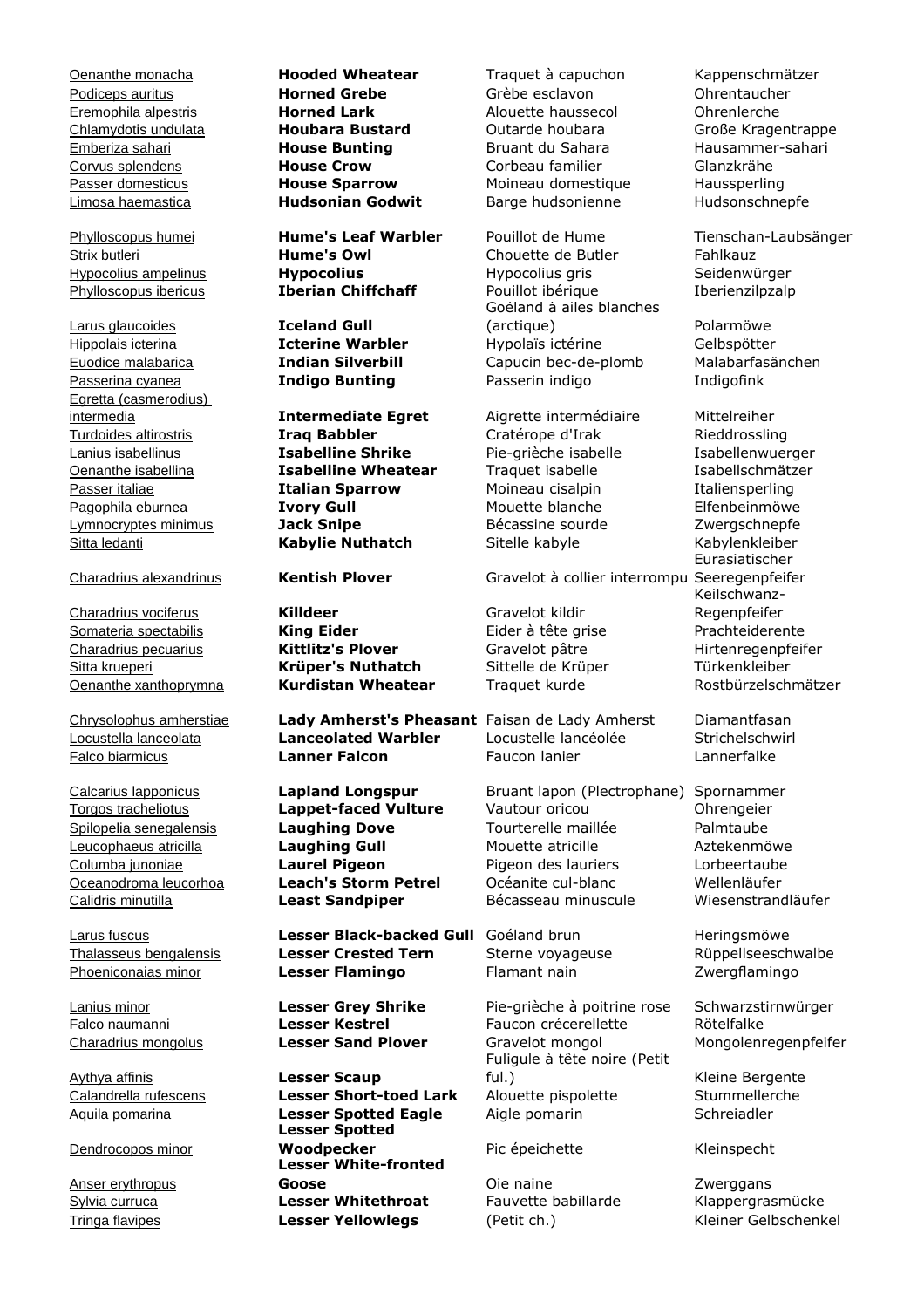Pterocles lichtensteinii

Marmaronetta angustirostris **Marbled Duck** Sylvia sarda **Marmora's Warbler** Fauvette sarde Sardengrasmücke Asio capensis **Marsh Owl** Hibou du Cap Kapohreule Tringa stagnatilis **Marsh Sandpiper** Chevalier stagnatile Teichwasserläufer Poecile palustris **Marsh Tit** Mesange nonnette Sumpfmeise Acrocephalus palustris **Marsh Warbler** Rousserolle verderolle Sumpfrohrsänger Lanius nubicus **Masked Shrike** Pie-grièche masquée Maskenwürger Anthus pratensis **Meadow Pipit** Pipit farlouse Wiesenpieper Ichthyaetus melanocephalus **Mediterranean Gull** Mouette mélanocéphale Schwarzkopfmöwe Hippolais polyglotta **Melodious Warbler** Hypolaïs polyglotte Orpheusspötter Sylvia mystacea **Menetries's Warbler** Fauvette de Ménétries Tamariskengrasmücke Falco columbarius **Merlin** Faucon émerillon Merlin

Dendrocopos medius

Phoenicurus moussieri **Moussier's Redstart** Rougequeue de Moussier Diademrotschwanz Acrocephalus melanopogon **Moustached Warbler** Lusciniole à moustaches Mariskensänger Cygnus olor **Mute Swan** Cygne tuberculé Höckerschwan

Accipiter brevipes **Levant Sparrowhawk** Épervier à pieds courts Kurzfangsperber **Lichtenstein's Sandgrouse** Ganga de Lichtenstein Wellenflughuhn Alle alle **Little Auk** Mergule nain Krabbentaucher Ixobrychus minutus **Little Bittern** Blongios nain Zwergdommel Emberiza pusilla **Little Bunting** Bruant nain Zwergammer Tetrax tetrax **Little Bustard** Outarde canepetière Zwergtrappe Porzana parva **Little Crake** Marouette poussin Kleines Sumpfhuhn Numenius minutus **Little Curlew** Courlis nain Zwergbrachvogel Egretta garzetta **Little Egret** Aigrette garzette Seidenreiher Tachybaptus ruficollis **Little Grebe** Grèbe castagneux Zwergtaucher Hydrocoloeus minutus **Little Gull** Mouette pygmée Zwergmöwe Athene noctua **Little Owl** Chevêche d'Athéna Steinkauz Charadrius dubius **Little Ringed Plover** Petit Gravelot Flussregenpfeifer Calidris minuta **Little Stint** Bécasseau minute Zwergstrandläufer Apus affinis **Little Swift** Martinet des maisons Stubbstjärtsegler Sternula albifrons **Little Tern** Sterne naine Zwergseeschwalbe Limnodromus scolopaceus **Long-billed Dowitcher** Bécassin à long bec Großer Schlammläufer Anthus similis **Long-billed Pipit** Pipit à long bec Langschnabelpieper Asio otus **Long-eared Owl** Hibou moyen-duc Waldohreule Buteo rufinus **Long-legged Buzzard** Buse féroce Adlerbussard Clangula hyemalis **Long-tailed Duck** Harelde boréale (kakawi) Eisente Stercorarius longicaudus **Long-tailed Jaeger** Labbe à longue queue Falkenraubmöwe Lanius schach **Long-tailed Shrike** Pie-grièche schach Schachwürger Aegithalos caudatus **Long-tailed Tit** Mésange à longue queue Schwanzmeise

Regulus madeirensis **Madeira Firecrest** Roitelet de Madère Sommer-Goldhähnchen<br>Fregata magnificens **Magnificent Frigatebird** Frégate superbe Prachtfregattvogel Fregata magnificens **Magnificent Frigatebird** Frégate superbe Prachtfregattvogel Anas platyrhynchos **Mallard** Canard colvert Stockente Aix galericulata **Mandarin Duck** Canard mandarin Mandarinente

Puffinus puffinus **Manx Shearwater** Puffin des Anglais

Larus canus **Mew Gull** Goéland cendré Sturmmöwe **Middle Spotted Woodpecker** Pic mar Pic mar Mittelspecht Turdus viscivorus **Mistle Thrush** Grive draine Misteldrossel Bucanetes mongolicus **Mongolian Finch** Roselin de Mongolie Mongolengimpel Myiopsitta monachus **Monk Parakeet** Conure veuve Mönchsittich Circus pygargus **Montagu's Harrier** Busard cendré Wiesenweihe Zenaida macroura **Mourning Dove** Tourterelle triste Carolinataube

Oena capensis **Namaqua Dove**

Picus vaillantii **Levaillant's Woodpecker** Pic de Levaillant **Vaillantspecht** 

Calidris subminuta **Long-toed Stint** Bécasseau à longs doigts Langzehen-Strandläufer

Sarcelle marbrée (Marmaronette) Marmelente

Tourterelle masquée (Tourtelette) Kaptäubchen

Chlamydotis macqueenii **Macqueen's Bustard** Outarde de Macqueen Asiatische Kragentrappe

Schwarzschnabel-Sturmtaucher

Oenanthe lugens **Mourning Wheatear** Traquet deuil Schwarzrückenschmätzer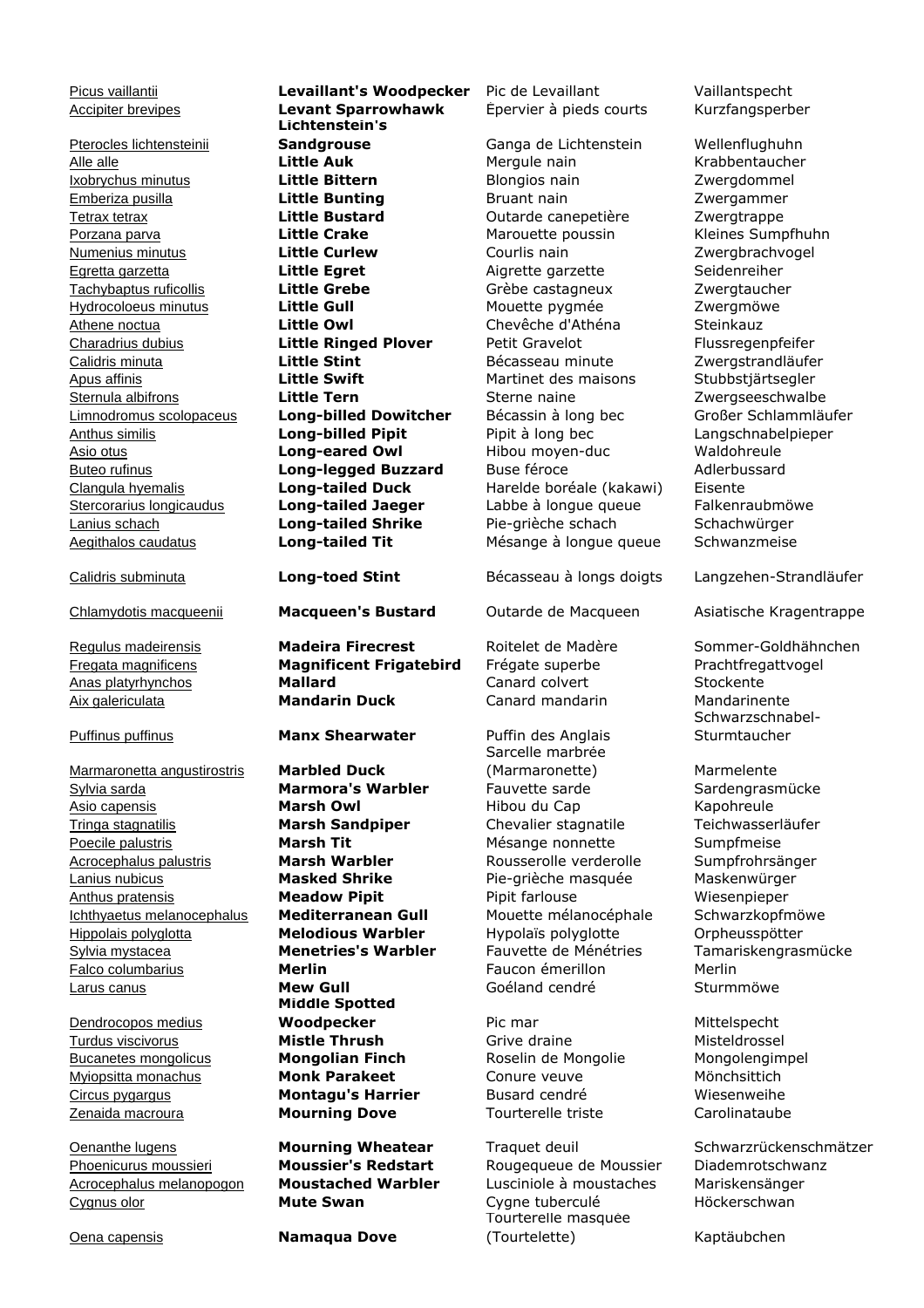Locustella certhiola

Nandayus nenday **Nanday Parakeet** Conure nanday Nandaysittich Turdus naumanni **Naumann's Thrush** Grive de Naumann Naumann-Drossel Hedydipna metallica **Nile Valley Sunbird** Souimanga du Nil Erznektarvogel Geronticus eremita **Northern Bald Ibis** Ibis chauve Waldrapp Colinus virginianus **Northern Bobwhite** Colin de Virginie Virginiawachtel Fulmarus glacialis **Northern Fulmar** Fulmar boréal Eissturmvogel Morus bassanus **Northern Gannet** Fou de Bassan Basstölpel Accipiter gentilis **Northern Goshawk** Autour des palombes Habicht Circus cyaneus **Northern Harrier** Busard Saint-Martin Kornweihe Surnia ulula **Northern Hawk-Owl** Chouette épervière Sperbereule Vanellus vanellus **Northern Lapwing** Vanneau huppé Kiebitz Parula americana **Northern Parula** Paruline à collier Meisenwaldsänger Anas acuta **Northern Pintail** Canard pilet Spiessente Corvus corax **Northern Raven** Grand Corbeau Kolkrabe Anas clypeata **Northern Shoveler** Canard souchet Löffelente Parkesia noveboracensis **Northern Waterthrush** Paruline des ruisseaux Drosselwaldsänger Oenanthe oenanthe **Northern Wheatear** Traquet motteux Steinschmätzer

Anthus hodgsoni **Olive-backed Pipit** Pipit à dos olive Waldpieper Hippolais olivetorum **Olive-tree Warbler** Hypolaïs des oliviers Olivenspötter Cuculus optatus **Oriental Cuckoo** Coucou oriental Horsfieldkuckuck Glareola maldivarum **Oriental Pratincole** Glaréole orientale Orientbrachschwalbe Alauda gulgula **Oriental Skylark** Alouette gulgule Orientfeldlerche Streptopelia orientalis **Oriental Turtle Dove** Tourterelle orientale Orientturteltaube Emberiza hortulana **Ortolan Bunting** Bruant ortolan Ortolan Seiurus aurocapilla **Ovenbird** Paruline couronnée Pieperwaldsänger

Pluvialis fulva **Pacific Golden Plover** Pluvier fauve **Pallas's Grasshopper Warbler Warbler** Locustelle de Pallas Streifenschwirl Ichthyaetus ichthyaetus **Pallas's Gull** Goéland ichthyaète Fischmöwe

Phylloscopus proregulus **Pallas's Leaf Warbler** Pouillot de Pallas Emberiza pallasi **Pallas's Reed Bunting** Bruant de Pallas Pallas-Ammer Syrrhaptes paradoxus **Pallas's Sandgrouse** Syrrhapte paradoxal Steppenflughuhn Circus macrourus **Pallid Harrier** Busard pâle Steppenweihe Otus brucei **Pallid Scops Owl** Petit-duc de Bruce Streifenohreule Apus pallidus **Pallid Swift** Martinet pâle Fahlsegler

Calidris melanotos **Pectoral Sandpiper**

Gavia pacifica **Pacific Loon** Plongeon du Pacifique Weißnackentaucher Acrocephalus agricola **Paddyfield Warbler** Rousserolle isabelle Feldrohrsänger Carpospiza brachydactyla **Pale Rockfinch** Moineau pâle Fahlsperling Cinnyris osea **Palestine Sunbird** Souimanga de Palestine Jerichonektarvogel Haliaeetus leucoryphus **Pallas's Fish Eagle** Pygargue de Pallas Bindenseeadler

Anthus gustavi **Pechora Pipit** Pipit de la Petchora Petschorapieper Bécasseau tacheté (à Falco peregrinus **Peregrine Falcon** Faucon pèlerin Wanderfalke Bubo ascalaphus **Pharaoh Eagle-Owl** Grand-duc ascalaphe Wüstenuhu Recurvirostra avosetta **Pied Avocet Avocette élégante** Säbelschnäbler

Ceryle rudis **Pied Kingfisher** Alcyon pie Graufischer Motacilla yarrellii **Pied Wagtail** Bergeronnette de Yarrell **Oenanthe pleschanka Pied Wheatear Prophetic and Traquet pie Prophetic Monnenschmätzer Prophetic Position Prophetic Prophetic Position Prophetic Position Prophetic Prophetic Prophetic Prophetic Prophetic Prophetic** Podilymbus podiceps **Pied-billed Grebe** Grèbe à bec bigarré Bindentaucher Emberiza leucocephalos **Pine Bunting** Bruant à calotte blanche Fichtenammer Pinicola enucleator **Pine Grosbeak** Durbec des sapins Hakengimpel Pelecanus rufescens **Pink-backed Pelican** Pélican gris Rötelpelikan Anser brachyrhynchus **Pink-footed Goose** Oie à bec court **Kurzschnabelgans** Pterocles alchata **Pin-tailed Sandgrouse** Ganga cata Spießflughuhn

Caprimulgus nubicus **Nubian Nightjar** Engoulevent de Nubie Nubischer Ziegenmelker Pazifischer Goldregenpfeifer

> Goldhähnchen-Laubsänger

Stercorarius parasiticus **Parasitic Jaeger** Labbe parasite Schmarotzerraubmöwe

Loxia pytyopsittacus **Parrot Crossbill** Bec-croisé perroquet Kiefernkreuzschnabel

poitrine cendrée) Graubrust-Strandläufer

Saxicola caprata **Pied Bush Chat** Tarier pie Mohrenschwarzkehlchen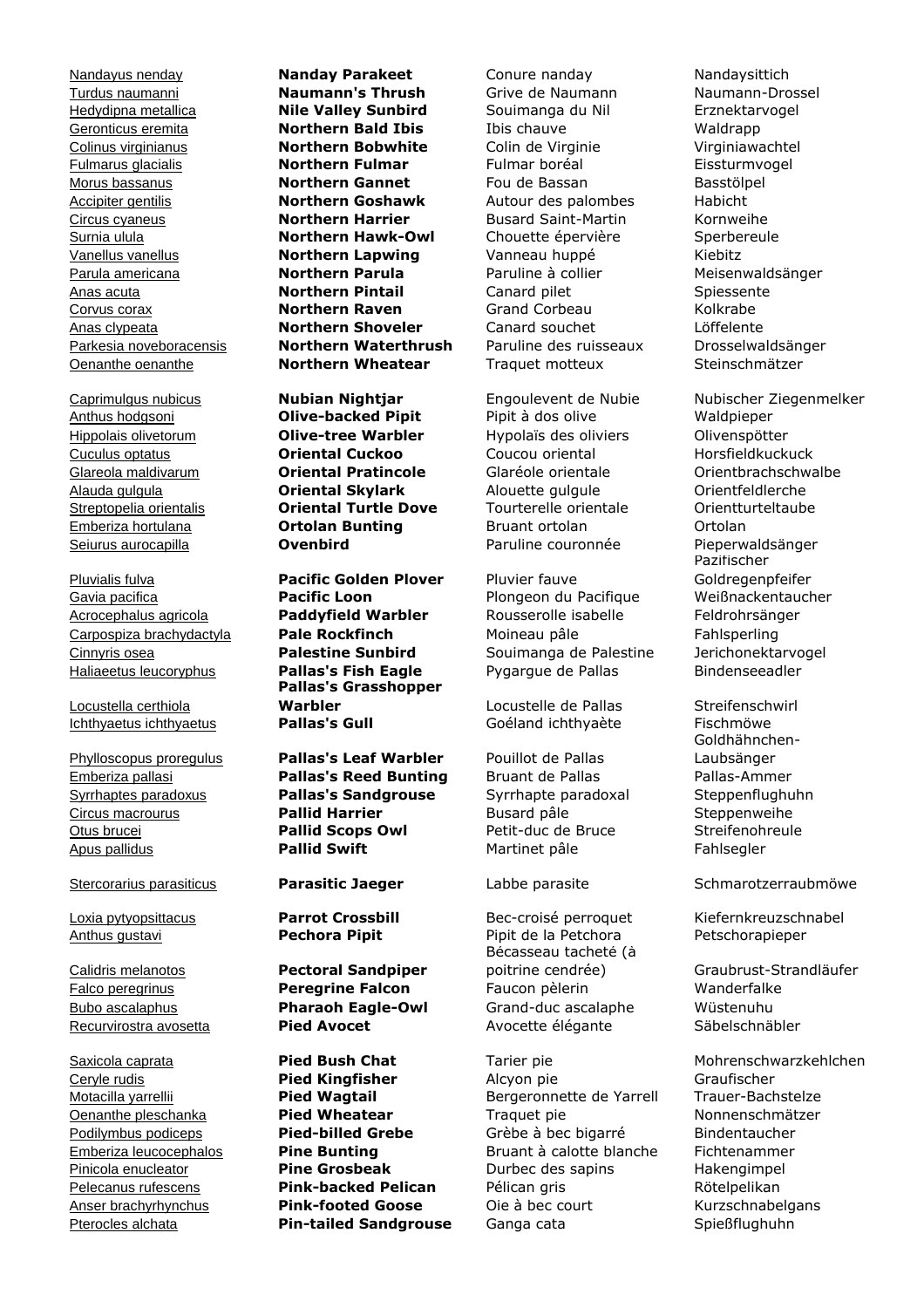Logopus lagopus scoticus **Red Grouse** Lagopède d'Ecosse **Milvus milvus Community Community Red Kite** Milan royal Rotmilan Calidris canutus **Red Knot** Bécasseau maubèche Knutt Phalaropus fulicarius **Red Phalarope** Phalarope à bec large Thorshühnchen Lanius collurio **Red-backed Shrike** Pie-grièche écorcheur Neuntöter Pyrrhocorax pyrrhocorax **Red-billed Chough** Crave à bec rouge Alpenkrähe Lagonosticta senegala **Red-billed Firefinch** Amarante du Sénégal Senegalamarant

Lanius phoenicuroides **Red-tailed Shrike**

Ficedula parva **Red-breasted Flycatcher** Gobemouche nain Zwergschnäpper-parva Branta ruficollis **Red-breasted Goose** Bernache à cou roux Rothalsgans

Mergus serrator **Red-breasted Merganser** Harle huppé Mittelsäger Netta rufina **Red-crested Pochard** Nette rousse Kolbenente Vireo olivaceus **Red-eyed Vireo** Viréo à oeil rouge Rotaugenvireo

Tarsiger cyanurus **Red-flanked Bluetail** Falco vespertinus **Red-footed Falcon** Faucon kobez Rotfussfalke **Serinus pusillus <b>Red-fronted Serin** Serin à front rouge Rotstirngirlitz Aythya americana **Redhead Redhead** Fuliqule à tête rouge Rotkopfente Emberiza bruniceps **Red-headed Bunting** Bruant à tête rousse Braunkopfammer

**Calidris ruficollis Red-necked Stint** Bécasseau à cou roux

Oenanthe chrysopygia **Red-tailed Wheatear** Traquet de Perse Gavia stellata **Red-throated Loon** Plongeon catmarin Sterntaucher Anthus cervinus **Red-throated Pipit** Pipit à gorge rousse Rotkehlpieper Turdus ruficollis **Red-throated Thrush** Grive à gorge rousse Rotkehldrossel Vanellus indicus **Red-wattled Lapwing** Vanneau indien Rotlappenkiebitz **Turdus iliacus Community Community Community Community Community Community Community Community Community Community** Syrmaticus reevesii **Reeves's Pheasant** Faisan vénéré **Königsfasan** Anthus richardi **Richard's Pipit** Pipit de Richard Spornpieper **Turdus torquatus <b>Ring Ouzel** Merle à plastron Ringdrossel Larus delawarensis **Ring-billed Gull** Goéland à bec cerclé Ringschnabelmöwe

Aythya collaris **Ring-necked Duck**

Gallinago stenura **Pin-tailed Snipe** Bécassine à queue pointue Spießbekassine Apus unicolor **Plain Swift** Martinet unicolore Einfarbsegler Stercorarius pomarinus **Pomarine Skua** Labbe pomarin Spatelraubmöwe Porphyrio martinica **Purple Gallinule** Talève violacée Zwergsultanshuhn Ardea purpurea **Purple Heron** Héron pourpré Purpurreiher Calidris maritima **Purple Sandpiper** Bécasseau violet Meerstrandläufer Porphyrio porphyrio **Purple Swamphen** Talève sultane Purpurhuhn Microcarbo pygmeus **Pygmy Cormorant** Cormoran pygmée Zwergscharbe Prunella ocularis **Radde's Accentor** Accenteur de Radde Felsenbraunelle Phylloscopus schwarzi **Radde's Warbler** Pouillot de Schwarz Bartlaubsänger Alca torda **Razorbill** pingouin) Tordalk Amandava amandava **Red Avadavat** Bengali rouge Tigerfink Loxia curvirostra **Red Crossbill** Bec-croisé des sapins Fichtenkreuzschnabel

Robin à flancs roux (Rossignol) Blauschwanz

Fulica cristata **Red-knobbed Coot** Foulque caronculée (à crête) Kammbläßhuhn Alectoris rufa **Red-legged Partridge** Perdrix rouge Rothuhn Podiceps grisegena **Red-necked Grebe** Grèbe jougris Rothalstaucher

Caprimulgus ruficollis **Red-necked Nightjar** Engoulevent à collier roux Rothals-Ziegenmelker Phalaropus lobatus **Red-necked Phalarope** Phalarope à bec étroit Odinshühnchen Cecropis daurica **Red-rumped Swallow** Hirondelle rousseline Rötelschwalbe Oenanthe moesta **Red-rumped Wheatear** Traquet à tête grise Fahlbürzelschmätzer Pie-grièche du Turkestan (à queue rousse)

Fuligule à bec cerclé (à collier) Ringschnabelente Locustella fluviatilis **River Warbler** Locustelle fluviatile Schlagschwirl Emberiza cia **Rock Bunting** Bruant fou Zippammer Ptyonoprogne fuligula **Rock Martin** Hirondelle isabelline Steinschwalbe

Schottisches Moorschneehuhn

Phaethon aethereus **Red-billed Tropicbird** Phaéton à bec rouge Rotschnabel-Tropikvogel

Neuntöterphoenicuroides Rotschwanz-Steinschmätzerchrysopygia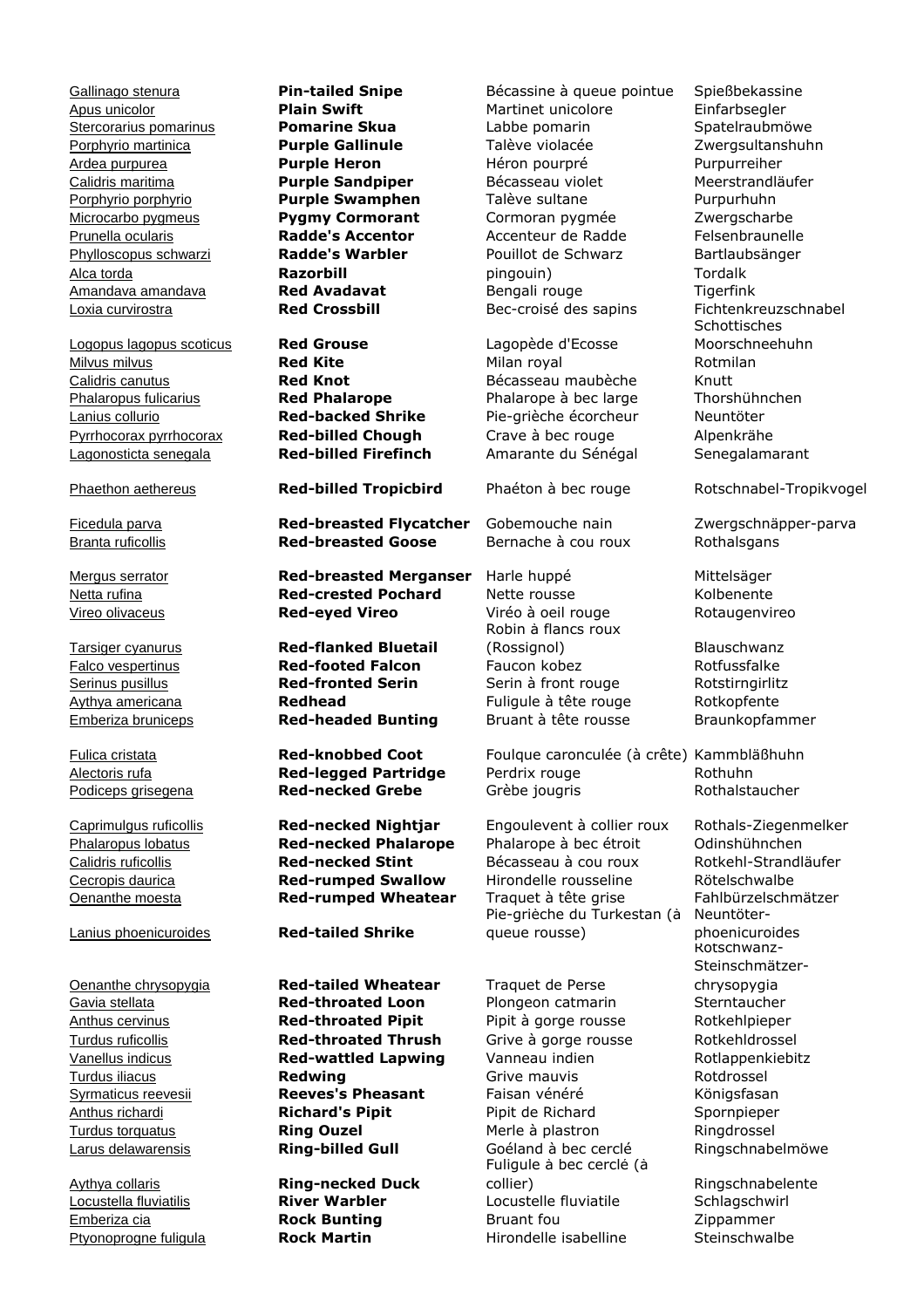Monticola saxatilis

Erythropygia galactotes

**Thalasseus sandvicensis Sandwich Tern** Sterne caugek

Psittacula krameri **Rose-ringed Parakeet** Perruche à collier Halsbandsittich Chen rossii **Ross's Goose** Oie de Ross Zwergschneegans Rhodostethia rosea **Ross's Gull** Mouette de Ross (rosée) Rosenmöwe Pastor roseus **Rosy Starling** Étourneau roselin Rosenstar Buteo lagopus **Rough-legged Buzzard** Buse pattue Rauhfußbussard Thalasseus maximus **Royal Tern** Sterne royale Königsseeschwalbe

Tadorna ferruginea **Ruddy Shelduck** Tadorne casarca Rostgans Arenaria interpres **Ruddy Turnstone** Tournepierre à collier Steinwälzer Philomachus pugnax **Ruff Ruff** Combattant varié Kampfläufer **Rufous-tailed Rock Thrush** Monticole de roche Steinrötel **Rufous-tailed Scrub Robin** Agrobate roux Heckensänger Gyps rueppellii **Rüppell's Vulture** Vautour de Rüppell Sperbergeier Sylvia ruppeli **Rüppell's Warbler** Fauvette de Rüppell Maskengrasmücke Emberiza rustica **Rustic Bunting** Bruant rustique Waldammer Xema sabini **Sabine's Gull** Mouette de Sabine Schwalbenmöwe Falco cherrug **Saker Falcon** Faucon sacre Würgfalke Riparia riparia **Sand Martin** Hirondelle de rivage Uferschwalbe

Piranga olivacea **Scarlet Tanager**

Scotocerca inquieta **Scrub Warbler**

Oenanthe seebohmi **Seebohm's Wheatear**

Ficedula semitorquata **Semicollared Flycatcher** Gobemouche à demi-collier Halbringschnäpper

Charadrius semipalmatus **Semipalmated Plover** Gravelot semipalmé

Calidris pusilla **Semipalmated Sandpiper** Bécasseau semipalmé Sandstrandläufer Centropus senegalensis **Senegal Coucal** Coucal du Sénégal Spornkuckuck

Limnodromus griseus **Short-billed Dowitcher** Bécassin à bec court (roux) Kleiner Schlammläufer Grus leucogeranus **Siberian Crane** Grue de Sibérie Schneekranich

Alectoris graeca **Rock Partridge** Perdrix bartavelle Steinhuhn Lagopus muta **Rock Ptarmigan** Lagopède alpin Alpenschneehuhn Petronia petronia **Rock Sparrow** Moineau soulcie Steinsperling Sterna dougallii **Roseate Tern** Sterne de Dougall

Calidris alba **Sanderling** Bécasseau sanderling Sanderling Grus canadensis **Sandhill Crane** Grue du Canada Kanadakranich

Sylvia melanocephala **Sardinian Warbler** Fauvette mélanocéphale Samtkopf-Grasmücke Locustella luscinioides **Savi's Warbler** Locustelle luscinioïde Rohrschwirl Tangara écarlate (Piranga é.) Scharlachtangare

Loxia scotica **Scottish Crossbill** Bec-croisé d'Écosse Dromoïque du désert (vifargent) Wüstenprinie

Acrocephalus schoenobaenus **Sedge Warbler** Phragmite des joncs Schilfrohrsänger Traquet de Seebohm (du Maghreb)

Burhinus senegalensis **Senegal Thick-knee** Oedicnème du Sénégal Senegaltriel

Calidris acuminata **Sharp-tailed Sandpiper** Bécasseau à queue pointue

Asio flammeus **Short-eared Owl** Hibou des marais Sumpfohreule Circaetus gallicus **Short-toed Snake Eagle** Circaète Jean-le-Blanc Schlangenadler Certhia brachydactyla **Short-toed Treecreeper** Grimpereau des jardins Gartenbaumläufer Prunella montanella **Siberian Accentor** Accenteur montanelle Bergbraunelle Luscinia cyane **Siberian Blue Robin** Rossignol bleu Blaunachtigall Phylloscopus collybita tristis **Siberian Chiffchaff** Pouillot de Sibérie Sibirien-Zilpzalp

Corvus frugilegus **Rook** Corbeau freux Saatkrähe

Pheucticus ludovicianus **Rose-breasted Grosbeak** Cardinal à poitrine rose Rosenbrust-Kernknacker

Oxyura jamaicensis **Ruddy Duck** Érismature rousse Schwarzkopf-Ruderente

Ammoperdix heyi **Sand Partridge** Perdrix de Hey Arabisches Wüstenhuhn Brandseeschwalbesandvicensis

> Schottland-Kreuzschnabel

Steinschmätzerseebohmi

Ammoperdix griseogularis **See-see Partridge** Perdrix si-si Persisches Wüstenhuhn

Amerikanischer Sandregenpfeifer

Spitzschwanz-Strandläufer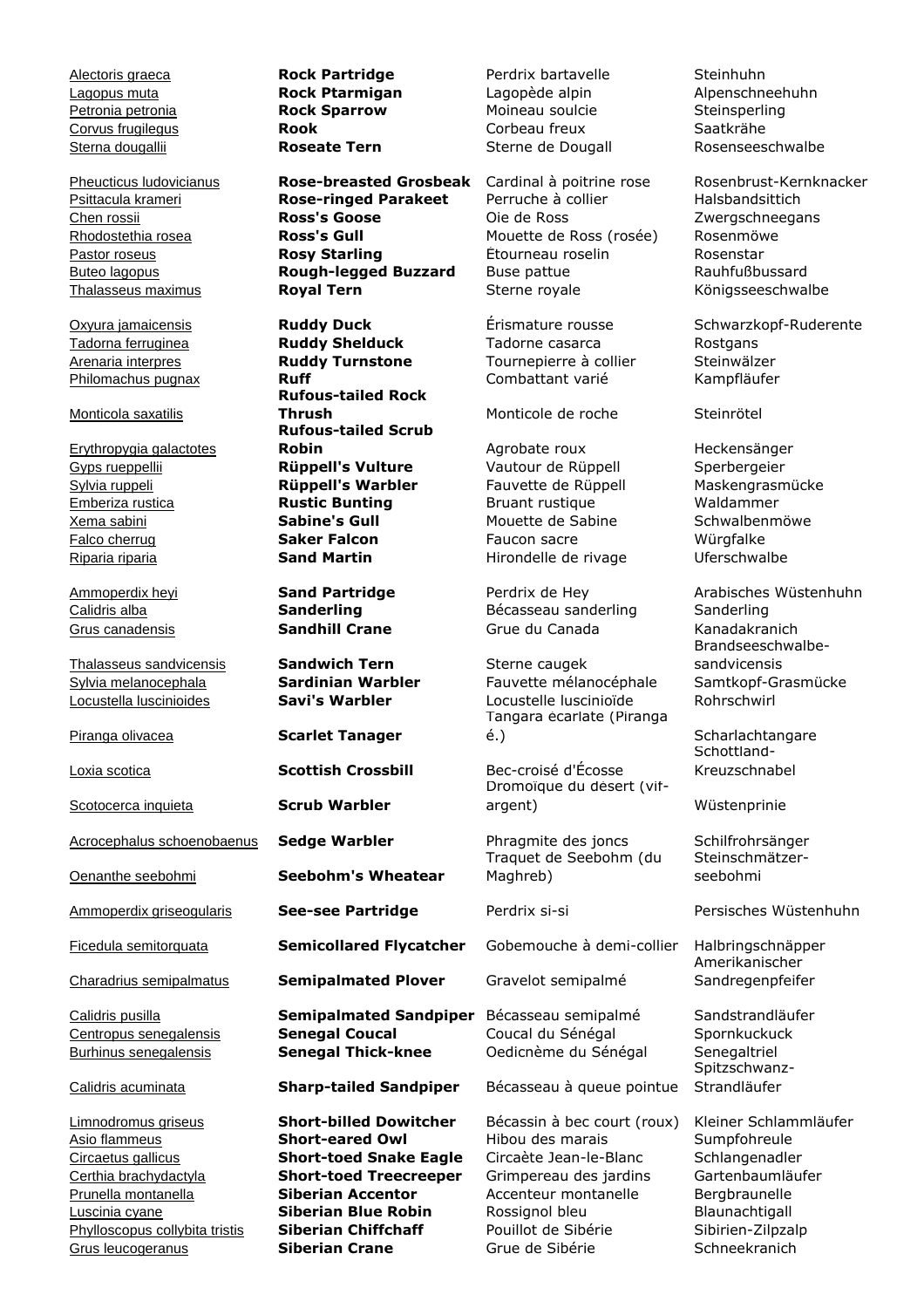Plectrophenax nivalis **Snow Bunting**

# Luscinia calliope **Siberian Rubythroat**

Saxicola maurus **Siberian Stonechat** Tarier de Sibérie Zoothera sibirica **Siberian Thrush** Grive de Sibérie Schieferdrossel Carpodacus synoicus **Sinai Rosefinch** Roselin du Sinaï Einödgimpel

Numenius tenuirostris **Slender-billed Curlew** Courlis à bec grêle Chroicocephalus genei **Slender-billed Gull** Goéland railleur Dünnschnabelmöwe Mergellus albellus **Smew** Harle piette Zwergsäger

Vanellus gregarius **Sociable Lapwing** Vanneau sociable Steppenkiebitz

Tringa solitaria **Solitary Sandpiper** Chevalier solitaire Einsamer Wasserläufer Poecile lugubris **Sombre Tit** Mésange lugubre Balkanmeise Melospiza melodia **Song Sparrow** Bruant chanteur Singammer Turdus philomelos **Song Thrush** Grive musicienne Singdrossel Falco concolor **Sooty Falcon** Faucon concolore Schieferfalke Ichthyaetus hemprichii **Sooty Gull** Goéland de Hemprich Hemprichmöwe Puffinus griseus **Sooty Shearwater** Puffin fuligineux Dunkler Sturmtaucher Onychoprion fuscatus **Sooty Tern** Sterne fuligineuse Rußseeschwalbe Porzana carolina **Sora** Marouette de Caroline Carolinasumpfhuhn

Aquila adalberti **Spanish Imperial Eagle** Aigle ibérique Spanischer Kaiseradler Passer hispaniolensis **Spanish Sparrow** Moineau espagnol Weidensperling Somateria fischeri **Spectacled Eider** Eider à lunettes Plüschkopfente Sylvia conspicillata **Spectacled Warbler** Fauvette à lunettes Brillengrasmücke Sturnus unicolor **Spotless Starling** Étourneau unicolore Einfarbstar Porzana porzana **Spotted Crake** Marouette ponctuée Tüpfelsumpfhuhn Muscicapa striata **Spotted Flycatcher** Gobemouche gris Grauschnäpper Nucifraga caryocatactes **Spotted Nutcracker** Cassenoix moucheté Tannenhäher Tringa erythropus **Spotted Redshank** Chevalier arlequin Dunkler Wasserläufer Pterocles senegallus **Spotted Sandgrouse** Ganga tacheté Tropfenflughuhn Actitis macularius **Spotted Sandpiper** Chevalier grivelé Drosseluferläufer

Vanellus spinosus **Spur-winged Lapwing** Ardeola ralloides **Squacco Heron** Crabier chevelu Rallenreiher Polysticta stelleri **Steller's Eider** Eider de Steller Scheckente Aquila nipalensis **Steppe Eagle** Aigle des steppes Steppenadler Calidris himantopus **Stilt Sandpiper** Bécasseau à échasses Bindenstrandläufer Columba oenas **Stock Dove** Pigeon colombin Hohltaube Ploceus manyar **Streaked Weaver** Tisserin manyar Manyarweber Butorides striata **Striated Heron** Héron strié Mangrovereiher Emberiza striolata **Striolated Bunting** Bruant striolé Hausammer Sylvia cantillans **Subalpine Warbler** Fauvette passerinette Weißbart-Grasmücke Melanitta perspicillata **Surf Scoter** Macreuse à front blanc Brillenente Catharus ustulatus **Swainson's Thrush** Grive à dos olive **Zwergdrossel** Thalasseus bergii **Swift Tern** Sterne huppée Eilseeschwalbe Gallinago megala **Swinhoe's Snipe** Bécassine de Swinhoe Waldbekassine Oceanodroma monorhis **Swinhoe's Storm Petrel** Océanite de Swinhoe Swinhoewellenläufer Iduna rama **Sykes's Warbler** Hypolaïs rama Buschspötter-rama Serinus syriacus **Syrian Serin** Serin Serin syriaque Zederngirliz Dendrocopos syriacus **Syrian Woodpecker** Pic syriaque Blutspecht Anser fabalis **Taiga Bean Goose** Oie des moissons Saatgans

Perisoreus infaustus **Siberian Jay** Mésangeai imitateur Unglückshäher Calliope sibérienne (rossignol calliope) Rubinkehlchen

Bruant des neiges (Plectrophane) Schneeammer Chen caerulescens **Snow Goose** Oie des neiges Schneegans Egretta thula **Snowy Egret** Aigrette neigeuse Schmuckreiher Bubo scandiacus **Snowy Owl** Harfang des neiges Schnee-Eule

Tadorna cana **South African Shelduck** Tadorne à tête grise Graukopfkasarka

Vanneau éperonnné (à éperons) Spornkiebitz

Ficedula albicilla **Taiga Flycatcher** Gobemouche de la taïga Zwergschnäpper-albicilla Aquila rapax **Tawny Eagle** Aigle ravisseur Savannenadler

Larus heuglini **Siberian Gull** Goéland de Sibérie Silbermöwe-heuglini

Siberisches Schwarzkehlchen Dünnschnabel-Brachvogel

Lanius meridionalis **Southern Grey Shrike** Pie-grièche méridionale Raubwürger-meridionalis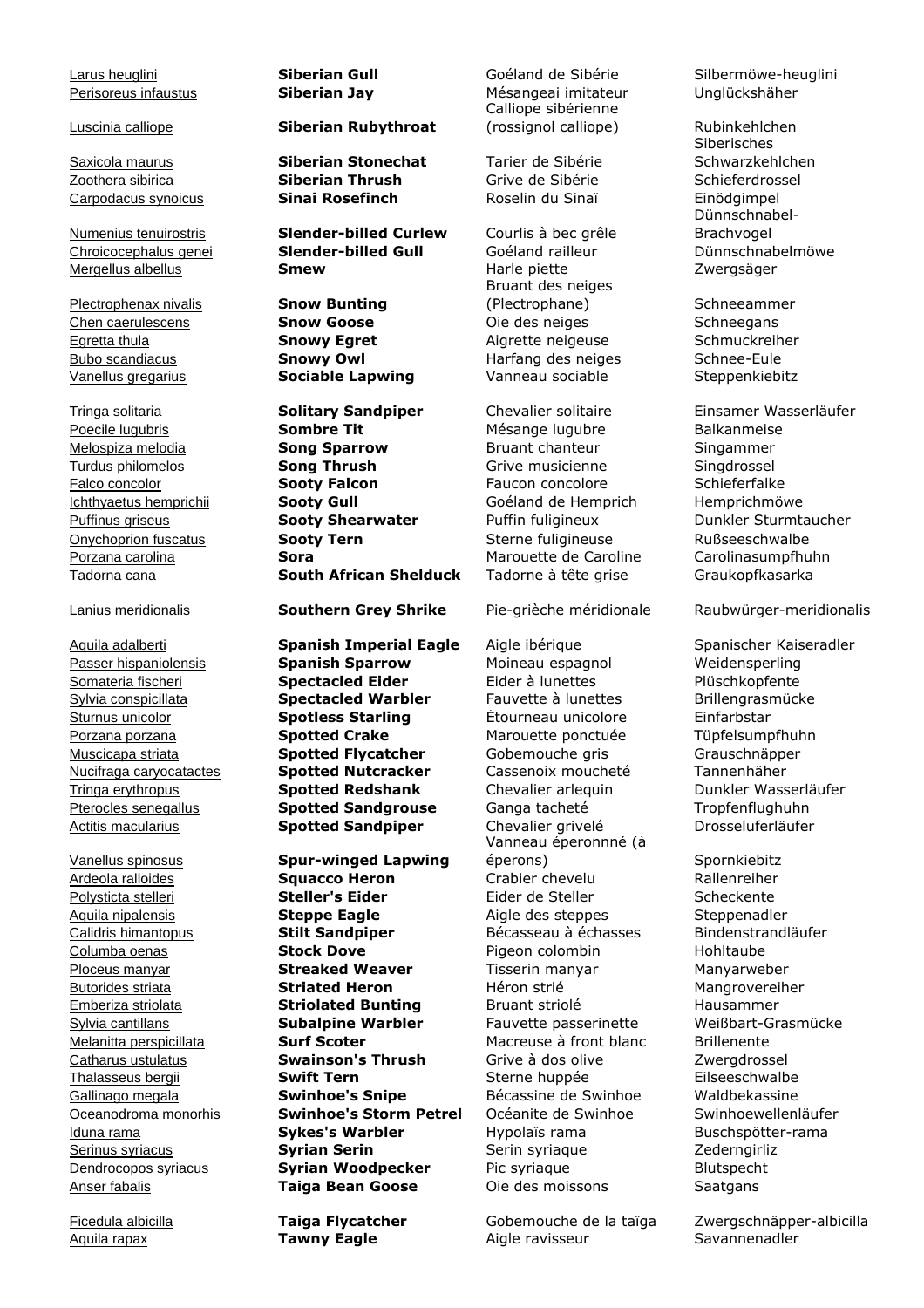Aythya fuligula **Tufted Duck** Fuligule morillon Reiherente

Phylloscopus plumbeitarsus **Two-barred Warbler** Tyto alba **Western Barn Owl** Effraie des clochers Schleiereule

Phylloscopus bonelli

### Oenanthe halophila

Iduna opaca

Sylvia hortensis

Dendrocopos leucotos

**Western Bonelli's Warbler** Pouillot de Bonelli Berglaubsänger Tetrao urogallus **Western Capercaillie** Grand Tétras **Auerhuhn** 

Bubulcus ibis **Western Cattle Egret** Corvus monedula **Western Jackdaw** Choucas des tours Dohle Circus aeruginosus **Western Marsh Harrier** Busard des roseaux Rohrweihe

> **Western Mourning Wheatear** Traquet halophile **Western Olivaceous Warbler Hypolaïs obscure** Blaßspötter-opaca **Western Orphean Warbler** Fauvette orphée

Egretta gularis **Western Reef Heron**

Buteo buteo vulpinus **Western Steppe Buzzard** Buse des steppes Mäusebussard-vulpinus

Motacilla flava **Western Yellow Wagtail** Bergeronnette printanière Schafstelze

**White-backed** 

Strix aluco **Tawny Owl** Chouette hulotte Waldkauz Anthus campestris **Tawny Pipit** Pipit rousseline Brachpieper Eremophila bilopha **Temminck's Lark** Alouette bilophe Saharaohrenlerche **Calidris temminckii <b>Temminck's Stint** Bécasseau de Temminck Temminckstrandläufer<br>Oreothlypis peregrina **Tennessee Warbler** Paruline obscure Brauenwaldsänger Oreothlypis peregrina **Tennessee Warbler** Paruline obscure Brauenwaldsänger Xenus cinereus **Terek Sandpiper** Chevalier bargette Terekwasserläufer Galerida theklae **Thekla Lark** Cochevis de Thékla Theklalerche Ramphocoris clotbey **Thick-billed Lark** Alouette de Clotbey Knackerlerche Uria lomvia **Thick-billed Murre** Guillemot de Brünnich Dickschnabellumme Iduna aedon **Thick-billed Warbler** Rousserolle à gros bec Dickschnabelsänger Luscinia luscinia **Thrush Nightingale** Rossignol progné Sprosser Anthus trivialis **Tree Pipit** Pipit des arbres Baumpieper Onychognathus tristramii **Tristram's Starling** Rufipenne de Tristram Tristramstar Sylvia deserticola **Tristram's Warbler** Fauvette de l'Atlas **Atlasgrasmücke** Columba trocaz **Trocaz Pigeon** Pigeon trocaz Silberhalstaube Bucanetes githagineus **Trumpeter Finch** Roselin githagine Wüstengimpel

Cygnus columbianus **Tundra Swan** Cygne de Bewick (siffleur) Zwergschwan Carduelis flavirostris **Twite** Linotte à bec jaune Berghänfling Loxia leucoptera **Two-barred Crossbill** Bec-croisé bifascié Bindenkreuzschnabel Pouillot à pattes sombres (à deux barres) Middendorff-Laubsänger Hippolais languida **Upcher's Warbler** Hypolaïs d'Upcher Dornspötter Bartramia longicauda **Upland Sandpiper** Bartramie des champs Prärieläufer Strix uralensis **Ural Owl** Chouette de l'Oural Habichtskauz Catharus fuscescens **Veery Veery** Grive fauve **Wilson-Drossel** Melanitta fusca **Velvet Scoter** Macreuse brune Samtente Aquila verreauxii **Verreaux's Eagle** Aigle de Verreaux Kaffernadler Tichodroma muraria **Wallcreeper** Tichodrome échelette Mauerläufer Anthus spinoletta **Water Pipit** Pipit spioncelle Bergpieper Rallus aquaticus **Water Rail Water Rail** Râle d'eau **Wasserralle** 

> Héron garde-boeufs (d'Afrique) Kuhreiher

Pandion haliaetus **Western Osprey** Balbuzard pêcheur Fischadler Aigrette des récifs (à gorge blanche) Küstenreiher Sitta neumayer **Western Rock Nuthatch** Sittelle de Neumayer Felsenkleiber Calidris mauri **Western Sandpiper** Bécasseau d'Alaska Bergstrandläufer

Numenius phaeopus **Whimbrel** Courlis corlieu Regenbrachvogel Saxicola rubetra **Whinchat** Tarier des prés Braunkehlchen

Ciconia ciconia **White Stork** Cigogne blanche Weissstorch Motacilla alba **White Wagtail** Bergeronnette grise Bachstelze

Sterna repressa **White-cheeked Tern** Sterne à joues blanches

Schwarzrücken-Steinschmätzer-halophila

Orpheusgrasmückehortensis

Chlidonias hybrida **Whiskered Tern** Guifette moustac Weißbart-Seeschwalbe

**Woodpecker** Pic à dos blanc Weißrückenspecht Weißwangen-**Seeschwalbe**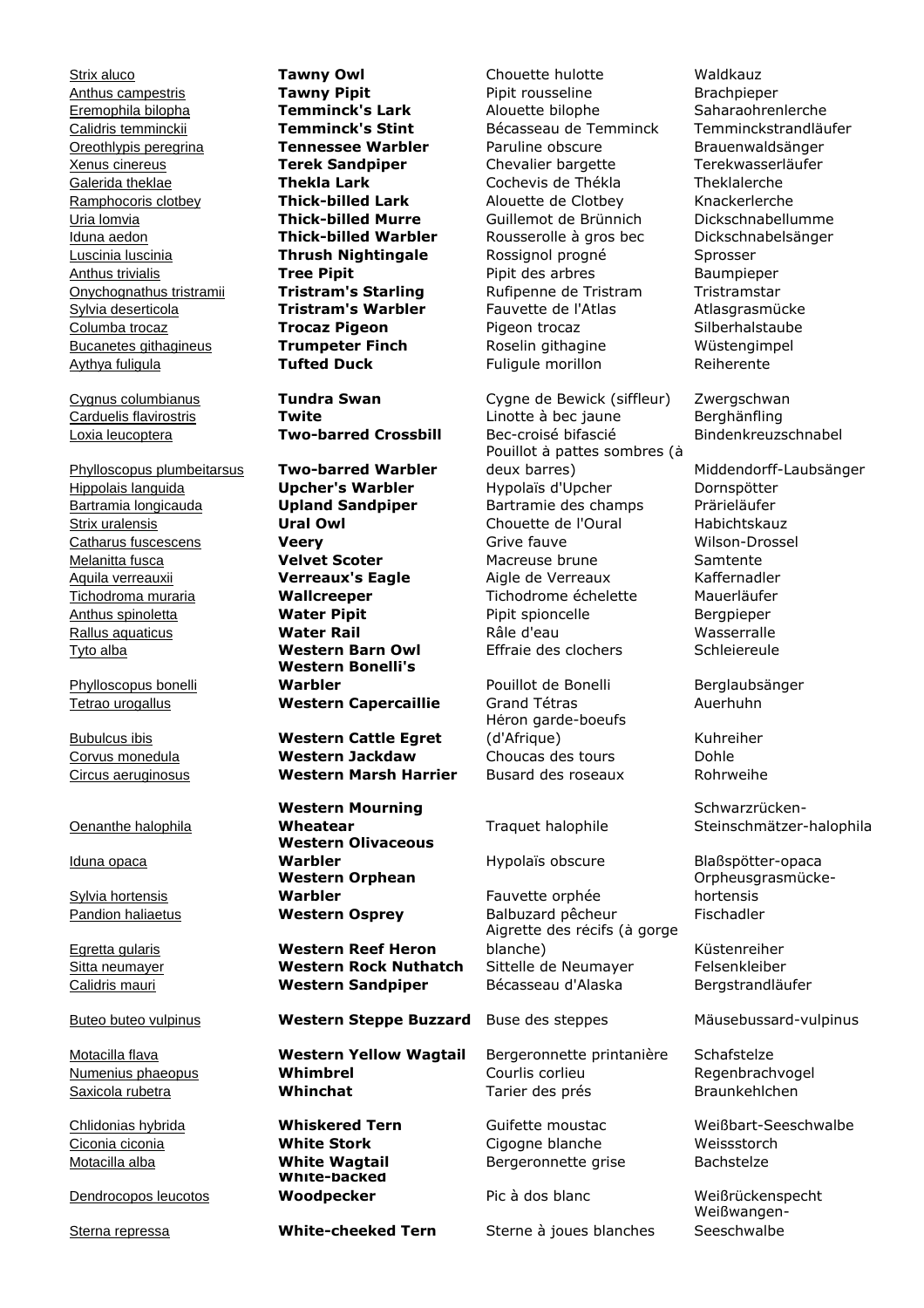| Zonotrichia leucophrys                                                                                                                                                      | White-crowned Sparrow Bruant à couronne blanche                                                                                                                                          |                                                                                                                                                                        | Dachsammer                                                                                                                                              |
|-----------------------------------------------------------------------------------------------------------------------------------------------------------------------------|------------------------------------------------------------------------------------------------------------------------------------------------------------------------------------------|------------------------------------------------------------------------------------------------------------------------------------------------------------------------|---------------------------------------------------------------------------------------------------------------------------------------------------------|
| Oenanthe leucopyga<br>Pycnonotus leucotis<br>Ichthyaetus leucophthalmus                                                                                                     | White-crowned Wheatear Traquet à tête blanche<br><b>White-eared Bulbul</b><br><b>White-eyed Gull</b>                                                                                     | Bulbul à oreillons blancs<br>Goéland à iris blanc                                                                                                                      | Saharaschmätzer<br>Weisohrbülbül<br>Weißaugenmöwe<br>Weißgesicht-                                                                                       |
| Pelagodroma marina                                                                                                                                                          | White-faced Storm Petrel Océanite frégate                                                                                                                                                |                                                                                                                                                                        | Sturmschwalbe                                                                                                                                           |
| Oxyura leucocephala                                                                                                                                                         | <b>White-headed Duck</b>                                                                                                                                                                 | Érismature à tête blanche                                                                                                                                              | Weißkopf-Ruderente                                                                                                                                      |
| Calidris fuscicollis<br>Apus caffer<br>Zoothera aurea                                                                                                                       | <b>White-rumped Sandpiper</b><br><b>White-rumped Swift</b><br><b>White's Thrush</b>                                                                                                      | Bécasseau de Bonaparte (à<br>croupion blanc)<br>Martinet cafre<br>Grive dorée                                                                                          | Weißbürzel-Strandläufer<br>Kaffernsegler<br>Erd-Drossel                                                                                                 |
| Pycnonotus xanthopygos<br>Haliaeetus albicilla                                                                                                                              | <b>White-spectacled Bulbul</b><br><b>White-tailed Eagle</b>                                                                                                                              | Bulbul d'Arabie<br>Pygargue à queue blanche                                                                                                                            | Vallombrosa-Bülbül<br>Seeadler                                                                                                                          |
| Vanellus leucurus<br>Cinclus cinclus                                                                                                                                        | <b>White-tailed Lapwing</b><br><b>White-throated Dipper</b><br><b>White-throated</b>                                                                                                     | Vanneau à queue blanche<br>Cincle plongeur                                                                                                                             | Weißschwanzkiebitz<br>Wasseramsel                                                                                                                       |
| <b>Halcyon smyrnensis</b>                                                                                                                                                   | <b>Kingfisher</b><br><b>White-throated</b>                                                                                                                                               | Martin-chasseur de Smyrne                                                                                                                                              | <b>Braunliest</b>                                                                                                                                       |
| Hirundapus caudacutus<br>Irania gutturalis                                                                                                                                  | <b>Needletail</b><br><b>White-throated Robin</b>                                                                                                                                         | Martinet épineux<br>Iranie à gorge blanche                                                                                                                             | Stachelschwanzsegler<br>Weißkehlsänger                                                                                                                  |
| Zonotrichia albicollis<br>Melanocorypha leucoptera                                                                                                                          | <b>White-throated Sparrow</b><br><b>White-winged Lark</b>                                                                                                                                | Bruant à gorge blanche<br>Alouette leucoptère                                                                                                                          | Weißkehlammer<br>Weißflügellerche                                                                                                                       |
| Melanitta deglandi                                                                                                                                                          | <b>White-winged Scoter</b>                                                                                                                                                               | Macreuse à ailes blanches                                                                                                                                              | Amerikanische Samtente                                                                                                                                  |
| Montifringilla nivalis                                                                                                                                                      | <b>White-winged Snowfinch</b>                                                                                                                                                            | Niverolle alpine                                                                                                                                                       | Schneesperling                                                                                                                                          |
| Chlidonias leucopterus<br>Cygnus cygnus<br>Tringa semipalmata<br>Lagopus lagopus<br>Poecile montanus<br>Phylloscopus trochilus<br>Phalaropus tricolor<br>Gallinago delicata | <b>White-winged Tern</b><br><b>Whooper Swan</b><br>Willet<br><b>Willow Ptarmigan</b><br><b>Willow Tit</b><br><b>Willow Warbler</b><br><b>Wilson's Phalarope</b><br><b>Wilson's Snipe</b> | Guifette leucoptère<br>Cygne chanteur<br>Chevalier semipalmé<br>Lagopède des saules<br>Mésange boréale<br>Pouillot fitis<br>Phalarope de Wilson<br>Bécassine de Wilson | Weißflügel-Seeschwalbe<br>Singschwan<br>Schlammtreter<br>Moorschneehuhn<br>Weidenmeise<br><b>Fitis</b><br>Wilsonwassertreter<br>Amerikanische Bekassine |
| Oceanites oceanicus<br>Aix sponsa<br>Tringa glareola<br>Phylloscopus sibilatrix<br>Lanius senator<br>Lullula arborea                                                        | <b>Wilson's Storm Petrel</b><br><b>Wood Duck</b><br><b>Wood Sandpiper</b><br><b>Wood Warbler</b><br><b>Woodchat Shrike</b><br><b>Woodlark</b>                                            | Océanite de Wilson<br>Canard carolin (branchu)<br>Chevalier sylvain<br>Pouillot siffleur<br>Pie-grièche à tête rousse<br>Alouette lulu                                 | Buntfuß-Sturmschwalbe<br><b>Brautente</b><br>Bruchwasserläufer<br>Waldlaubsänger<br>Rotkopfwürger<br>Heidelerche                                        |
| Puffinus yelkouan                                                                                                                                                           | <b>Yelkouan Shearwater</b>                                                                                                                                                               | Puffin yelkouan                                                                                                                                                        | Mittelmeersturmtaucher                                                                                                                                  |
| Sphyrapicus varius<br>Coccyzus americanus                                                                                                                                   | <b>Yellow-bellied Sapsucker</b><br><b>Yellow-billed Cuckoo</b>                                                                                                                           | Pic maculé<br>Coulicou à bec jaune                                                                                                                                     | Gelbbauch-Saftlecker<br>Gelbschnabelkuckuck                                                                                                             |
| Milvus aegyptius<br>Gavia adamsii<br>Mycteria ibis                                                                                                                          | <b>Yellow-billed Kite</b><br><b>Yellow-billed Loon</b><br><b>Yellow-billed Stork</b>                                                                                                     | Milan à bec jaune (d'Afrique) Schwarzmilan-aegyptius<br>Plongeon à bec blanc<br>Tantale ibis                                                                           | Gelbschnabeltaucher<br>Nimmersatt                                                                                                                       |
| Emberiza aureola<br>Emberiza chrysophrys                                                                                                                                    | <b>Yellow-breasted Bunting</b><br><b>Yellow-browed Bunting</b>                                                                                                                           | Bruant auréole<br>Bruant à sourcils jaunes                                                                                                                             | Weidenammer<br>Gelbbrauenammer                                                                                                                          |
| Phylloscopus inornatus<br>Euplectes afer<br>Emberiza citrinella<br>Larus michahellis                                                                                        | <b>Yellow-browed Warbler</b><br><b>Yellow-crowned Bishop</b><br>Yellowhammer<br><b>Yellow-legged Gull</b>                                                                                | Pouillot à grands sourcils<br>Euplecte vorabé<br>Bruant jaune<br>Goéland leucophée                                                                                     | Gelbbrauen-Laubsänger<br>Tahaweber<br>Goldammer<br>Mittelmeermöwe                                                                                       |